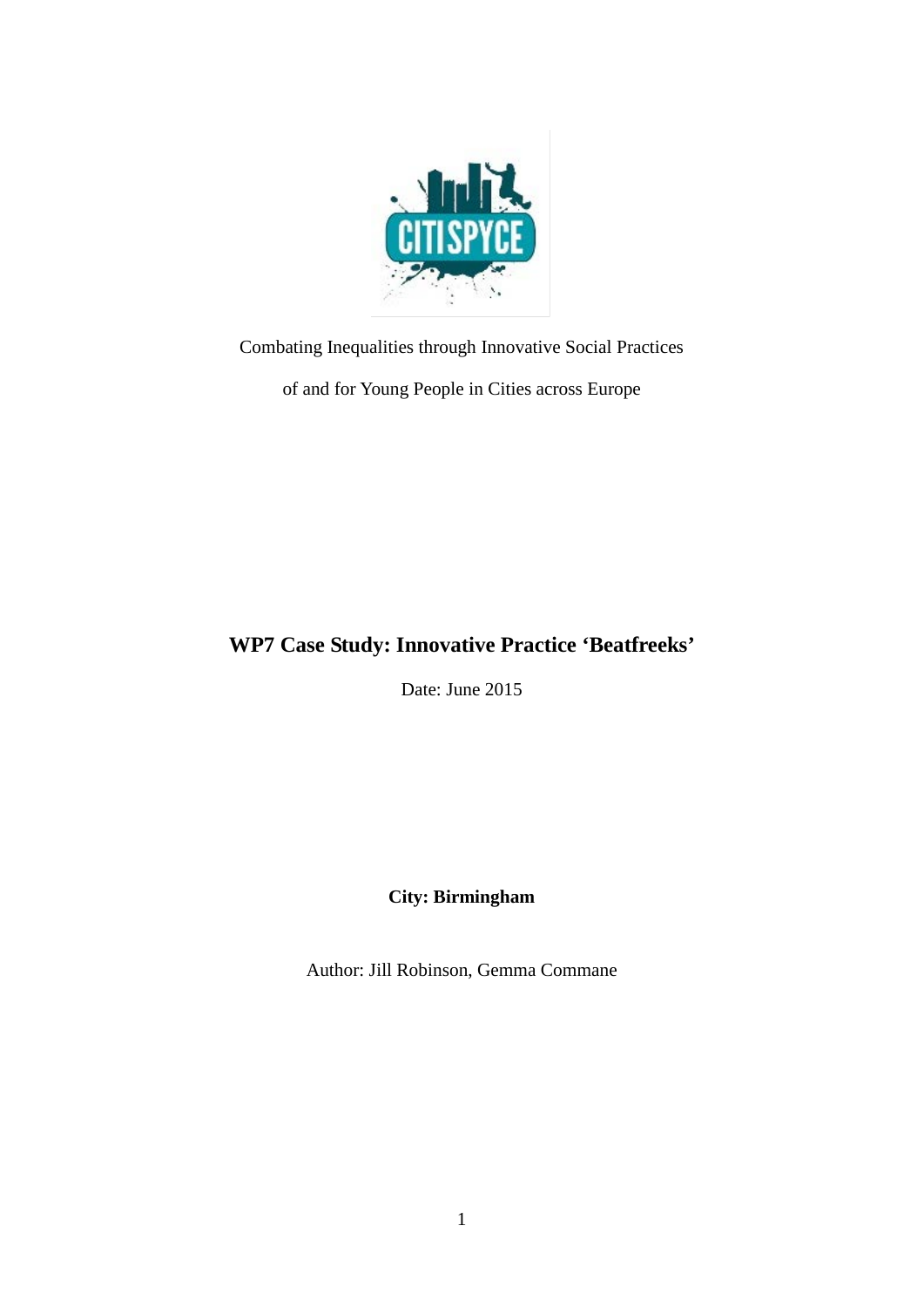# **Cover Page**

| <b>INNOVATIVE</b><br>PRACTICE/PROJECT<br><b>TITLE</b> | <b>BEATFREEKS</b>                                                                                                                                                                                                                                                                                                                                                                                                                                                                                                                                                                                                                                                                                                                        |
|-------------------------------------------------------|------------------------------------------------------------------------------------------------------------------------------------------------------------------------------------------------------------------------------------------------------------------------------------------------------------------------------------------------------------------------------------------------------------------------------------------------------------------------------------------------------------------------------------------------------------------------------------------------------------------------------------------------------------------------------------------------------------------------------------------|
| City                                                  | <b>BIRMINGHAM</b>                                                                                                                                                                                                                                                                                                                                                                                                                                                                                                                                                                                                                                                                                                                        |
| Pilot type                                            | Based on own fieldwork: This socially innovative<br>enterprise was identified by researchers in<br>anticipation of WP4                                                                                                                                                                                                                                                                                                                                                                                                                                                                                                                                                                                                                   |
| <b>Type of target group</b>                           | Beatfreeks targets young people at several different levels<br>Aiming for 'alternative' ways to get ahead, with<br>1.<br>sufficient competences and/or social support;<br>2. Motivated to integrate into mainstream society but in<br>need of support<br>3. Other: Lacking social competences and networks                                                                                                                                                                                                                                                                                                                                                                                                                               |
| <b>Type of practice</b>                               | 1. Stimulating and enabling entrepreneurship; self-<br>sufficiency, co-creation; "communing";<br>2. Empowerment: developing ambition, self-belief,<br>competences and social networks;<br>Bridging gaps: between disadvantaged young people<br>3.<br>and Local government (City Council)<br>4. Other: improving employability<br>5. Other: Building relationships with cultural,<br>educational and other organisations (networking)                                                                                                                                                                                                                                                                                                     |
| Aims/objectives in brief                              | 'Beatfreeks is a philosophy, a mindset and a reflection of a<br>new generation of creative, freethinking social reformers. We<br>pride ourselves in bringing the creative to the professional,<br>and the professional to the creative'. Quote from Beatfreeks'<br>website. This is part of the philosophy behind the initiative.                                                                                                                                                                                                                                                                                                                                                                                                        |
|                                                       | Beatfreeks aims to give a voice to young people, develop life<br>and transferable employability skills and create community<br>leaders. It uses art forms such as dance, poetry, music and<br>media as a tool to inspire, engage and empower young<br>people.<br>Beatfreek's stated mission is to develop people and spaces<br>through creativity and create a better world through more<br>equipped, engaged, empowered young people able to apply<br>their creativity to affect personal and social change.<br>Through regular creative development opportunities, it<br>seeks to help young people develop skills, resources,<br>networks and confidence which will improve their<br>employability and readiness for self-employment. |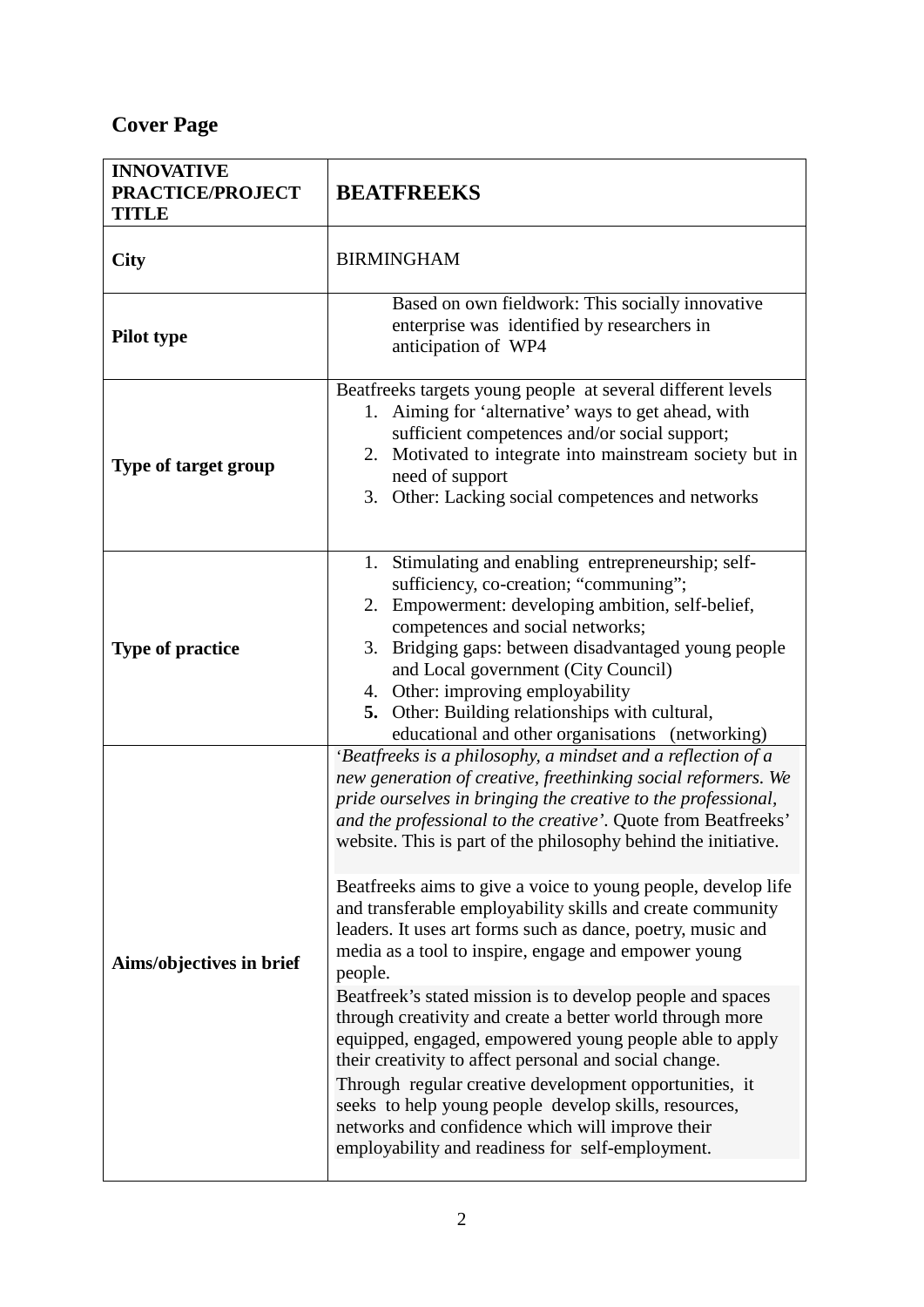|                                        | Main Needs that Beatfreeks addresses:<br>A lack of alternative pathways for young people not                                                                                                                                                                                                                                                                                                                                                                                                                                               |
|----------------------------------------|--------------------------------------------------------------------------------------------------------------------------------------------------------------------------------------------------------------------------------------------------------------------------------------------------------------------------------------------------------------------------------------------------------------------------------------------------------------------------------------------------------------------------------------------|
| what<br>What<br>needs,<br>inequalities | in training or employment seeking to 'go-it-alone'<br>outside the formal job creation/welfare support<br>services and survive in the labour market                                                                                                                                                                                                                                                                                                                                                                                         |
|                                        | The above also includes a lack of alternative<br>approaches (e.g. arts-based experiences) to personal<br>development and the acquisition of social<br>competences and skills;                                                                                                                                                                                                                                                                                                                                                              |
|                                        | The breakdown of trust between disadvantaged<br>young people and those in authority leading to the<br>disconnect between them and opportunities for<br>development and sources of support (lack of<br>signposting);                                                                                                                                                                                                                                                                                                                        |
|                                        | The need for motivational role models relevant to the<br>life experiences of disadvantaged young people to<br>raise their aspirations and open up new possibilities<br>and ways of thinking about themselves and the wider<br>world;                                                                                                                                                                                                                                                                                                       |
|                                        | The need for communities/networks of support for<br>young people to enable them to move outside their<br>zones of familiarity in order to improve their chances<br>of economic and social self-sufficiency.                                                                                                                                                                                                                                                                                                                                |
| What (activities in brief)             | As Beatfreeks has been in existence for almost two and a half<br>years, it has developed a wide range of activities which share<br>the same philosophy ie to do things with and not to young<br>people.                                                                                                                                                                                                                                                                                                                                    |
|                                        | The activities broadly fall under one or more of the following<br>three categories:                                                                                                                                                                                                                                                                                                                                                                                                                                                        |
|                                        | In-house training to develop personal, social and emotional<br>resilience,<br>social competences (e.g. leadership,<br>self-<br>confidence, self esteem and teamwork) and transferable<br>skills (e.g. project design & management, marketing and<br>communications including web design and social media) of<br>its paid staff and interns as well as its core of young sessional<br>freelance artists through arts-based activities. These are all<br>learnt 'on-the-job' through delivering activities such as those<br>described below. |
|                                        | Engagement/outreach<br>arts-based<br>activities<br>co-created<br>between Beatfreeks' 'own' young people and young people<br>attracted to their programmes in Poetry, Music, Dance,                                                                                                                                                                                                                                                                                                                                                         |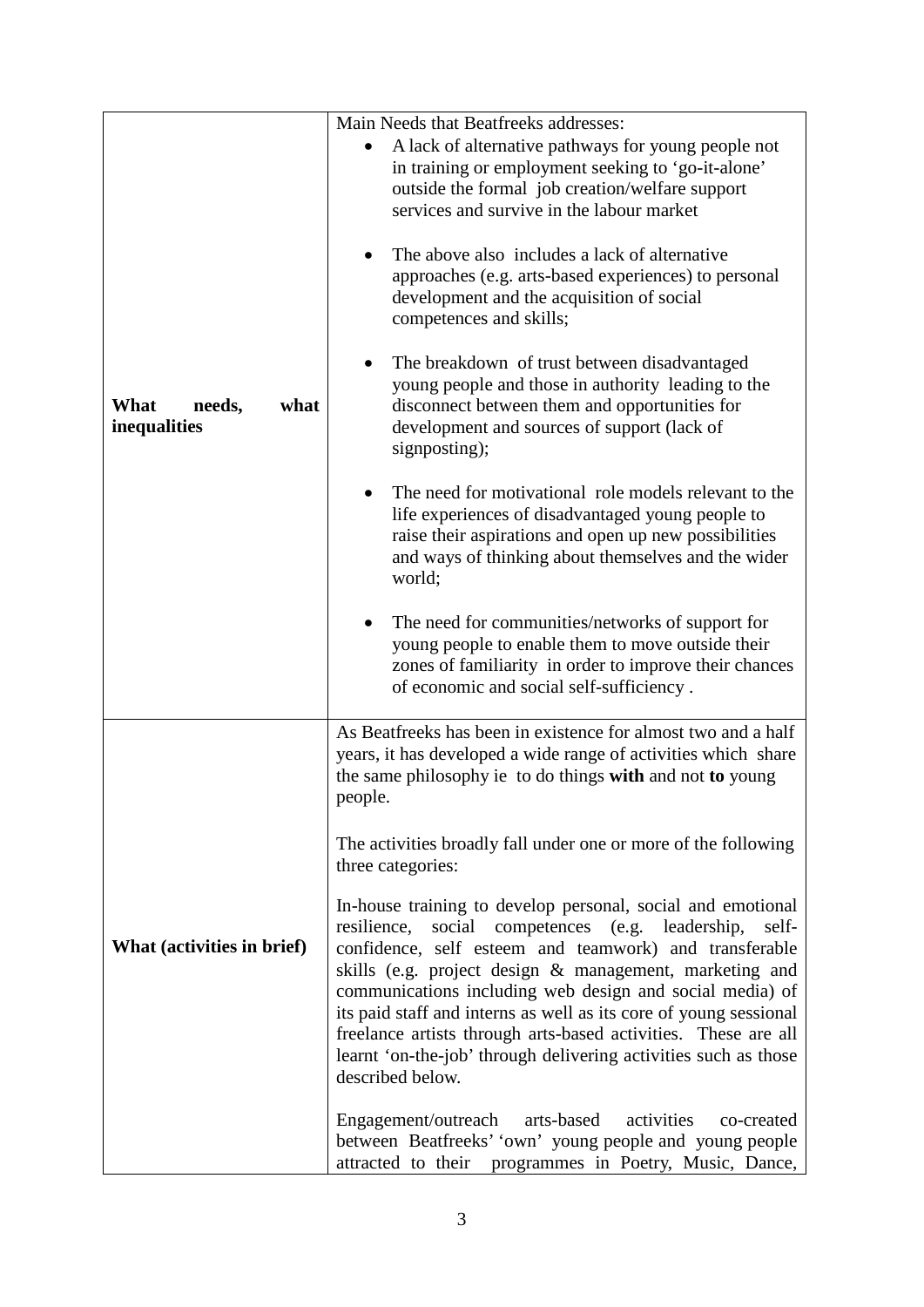|              | Media and Leadership & Enterprise. These happen on a<br>regular basis in different spaces across the city, often in<br>collaboration with the City Council, schools and other<br>cultural organisations. higher education establishments as<br>well as independent organisations – private and charitable/not<br>for profit.<br>Facilitation of youth engagement activities for other agencies<br>and organisations drawing on the resources of its in-house<br>team of young people who develop and deliver an<br>appropriate project plan. |
|--------------|----------------------------------------------------------------------------------------------------------------------------------------------------------------------------------------------------------------------------------------------------------------------------------------------------------------------------------------------------------------------------------------------------------------------------------------------------------------------------------------------------------------------------------------------|
| Who (actors) | The founder of Beatfreeks, founded it as a solo enterprise and<br>then recruited volunteers from her first self-promoted event.                                                                                                                                                                                                                                                                                                                                                                                                              |
|              | Young people keen to develop their creative practice and/or<br>attracted by the ethos of founder form the nucleus of a<br>flexible group of sessional arts practitioners who are<br>employed on a project by project basis.                                                                                                                                                                                                                                                                                                                  |
|              | There is now a core of paid staff and apprentices and unpaid<br>interns.                                                                                                                                                                                                                                                                                                                                                                                                                                                                     |
|              | These are then joined by young volunteers usually coming<br>from one of the youth engagement events which Beatfreeks<br>has delivered.                                                                                                                                                                                                                                                                                                                                                                                                       |
|              | There are at least twelve young people who now act as<br>Associates or Consultants with Beatfreeks. Most have been<br>involved as trainees or sessional artists.                                                                                                                                                                                                                                                                                                                                                                             |
|              | Midlands Arts Centre (MAC) and The Birmingham<br><b>Repertory Theatre (The REP)</b> are two of Birmingham's<br>major arts organisations which regularly collaborate with<br>Beatfreeks to deliver youth arts/engagement projects.                                                                                                                                                                                                                                                                                                            |
|              | <b>BeSeen</b> programme which offers seed funding to students<br>and graduates from the West Midlands region to start up<br>their own businesses (funded by ERDF). UnLtd(Unlimited)<br>a charity offering grants to young would-be social<br>entrepreneurs. Anisa received grants from both in 2013.                                                                                                                                                                                                                                         |
|              | <b>Birmingham City Council's Culture Commissioning team</b><br>has awarded grants to Beatfreeks from its funding streams for<br>support to emerging cultural organisations and for specific<br>outreach activities to involve more young people especially<br>from areas of multiple deprivation in the arts.<br>ACE (Arts Council of England) grants under specific<br>funding programmes<br>Schools and colleges which work in collaboration with                                                                                          |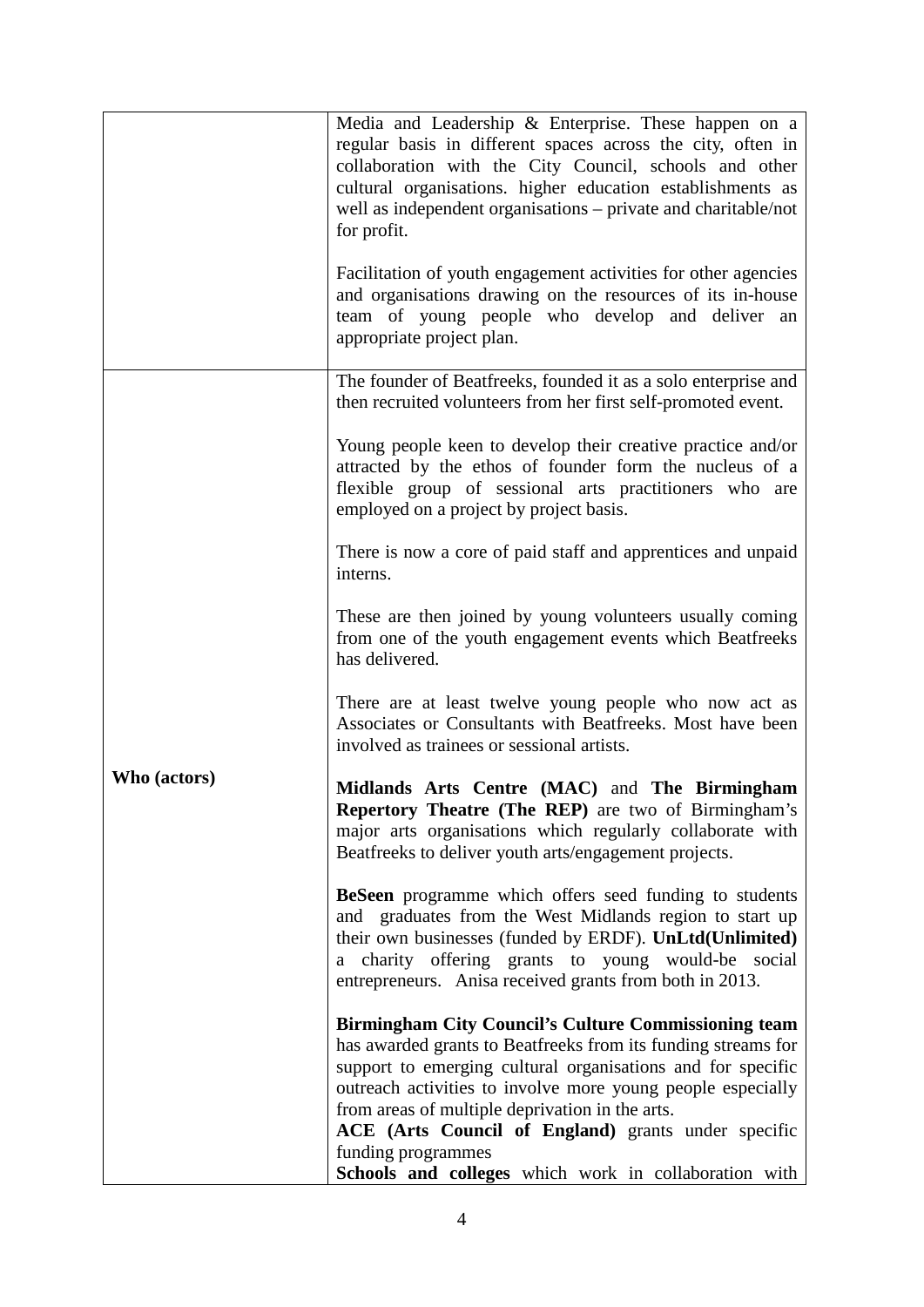|                                                 | Beatfreeks on a project basis                                                                                                  |  |
|-------------------------------------------------|--------------------------------------------------------------------------------------------------------------------------------|--|
|                                                 | Birmingham and Sandwell Mental Health Trust &                                                                                  |  |
|                                                 | Youth Offending Service which have<br>commissioned<br>Beatfreeks to devise and deliver projects                                |  |
|                                                 |                                                                                                                                |  |
|                                                 | Anisa, the founder and CEO is the driving force. But from                                                                      |  |
|                                                 | the start, her philosophy is that young people are co-creators                                                                 |  |
|                                                 | and co-decision-makers.                                                                                                        |  |
|                                                 | The company has 4 Directors (over the age of 24) who work                                                                      |  |
|                                                 | with the Youth Steering Committee of 10 young people<br>(aged between 17 and 24) to steer Beatfreeks.                          |  |
|                                                 |                                                                                                                                |  |
| How (involvement of the<br>actors, their roles) | Beatfreeks now has two operating arms – Beatfreeks Arts and<br>Beatfreeks Consulting. The founder og Beatfreeks, as CEO,       |  |
|                                                 | is part of both.                                                                                                               |  |
|                                                 | She and the Head of Creative Learning and Experiences and                                                                      |  |
|                                                 | Head of Media lead the Consulting arm.                                                                                         |  |
|                                                 | Beatfreeks Arts is led by the same three plus a Regional                                                                       |  |
|                                                 | Development Manager. They are supported by a Community                                                                         |  |
|                                                 | Arts Apprentice, a Marketing Apprentice, a Creative Media<br>Apprentice and an unpaid intern.                                  |  |
|                                                 |                                                                                                                                |  |
|                                                 | As of May 2015, Beatfreeks has engaged with young people<br>in the following ways since it was established in February         |  |
|                                                 | 2013:                                                                                                                          |  |
|                                                 | 5,000 young people via workshops in schools;                                                                                   |  |
| number<br>Scope:<br>of<br>the                   | 150 young people via targeted 10/12 week programme in 2                                                                        |  |
| participants of practice(s)                     | youth centres in Birmingham;<br>150 paid sessional facilitators;                                                               |  |
|                                                 | 4 paid apprentices;                                                                                                            |  |
|                                                 | 6 unpaid interns;                                                                                                              |  |
|                                                 | 15 regular volunteers                                                                                                          |  |
|                                                 |                                                                                                                                |  |
| <b>Duration</b><br>(when<br>the                 | Beatfreeks started in January 2013 and was incorporated into                                                                   |  |
| project/practice started)                       | a company in June 2013                                                                                                         |  |
| <b>RESOURCES</b>                                |                                                                                                                                |  |
|                                                 |                                                                                                                                |  |
|                                                 | At the start, the founder obtained financial support from 2<br>programmes (BeSeen and UnLtd) which aimed to assist             |  |
| <b>Financial</b>                                | young people start up their own business.                                                                                      |  |
|                                                 |                                                                                                                                |  |
|                                                 | Year 1: $102,000$ euros turnover - $12,150$ euros surplus But<br>first event self-funded by founder. No overheads and no staff |  |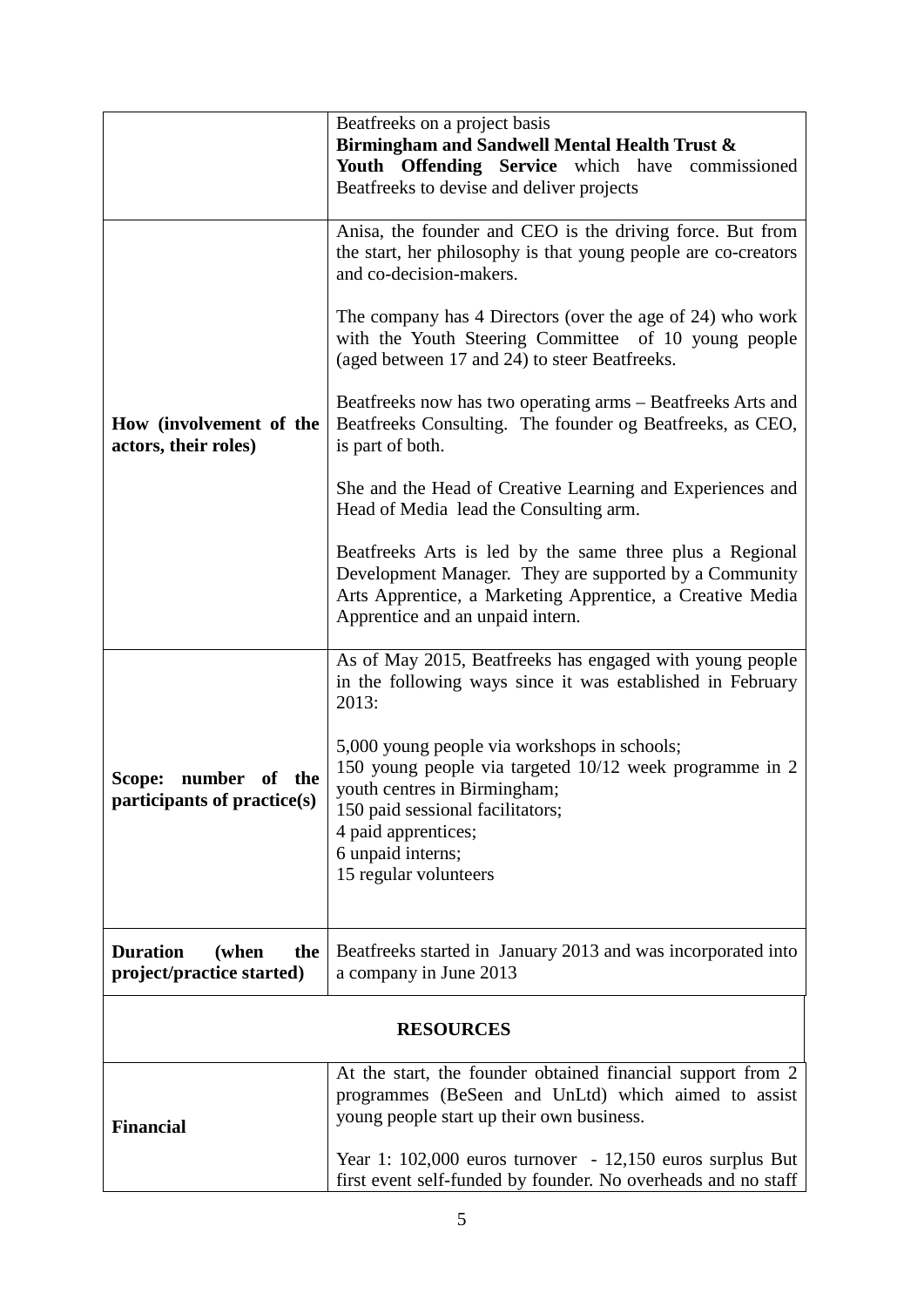|                  | costs because used volunteers and received other help in<br>kind.                                                                                                                                                                                                                 |
|------------------|-----------------------------------------------------------------------------------------------------------------------------------------------------------------------------------------------------------------------------------------------------------------------------------|
|                  | Year 2: $202,500$ euros turnover $-27,000$ euros surplus.                                                                                                                                                                                                                         |
|                  | Income comes from commissioned projects from public and<br>sectors, collaborations with other cultural<br>private<br>organisations, grants and earnings from own promotions.                                                                                                      |
|                  | Staff costs now include the founder and 2 FT staff and 3<br>apprentices. Office space currently in kind and marketing<br>costs are minimal because mainly online. Individual staff<br>costs were not declared.                                                                    |
| <b>Personnel</b> | In 2015, Staff $= 6$ FTE (the founder and a head - CEO, Head<br>of Creative Learning, Head of Media and 3 P/T<br>apprentices), with a core of 15 sessional freelancers for<br>project work throughout the year. These are supplemented by<br>unpaid youth interns and volunteers. |
| <b>Other</b>     | Know-how of the founder and her Advisory Panel and Board.<br>In kind premises, currently at 'e-spark' within the offices of<br>major bank in Birmingham city centre. Spaces provided by<br>partners in return for delivery of outreach and artistic<br>activities.                |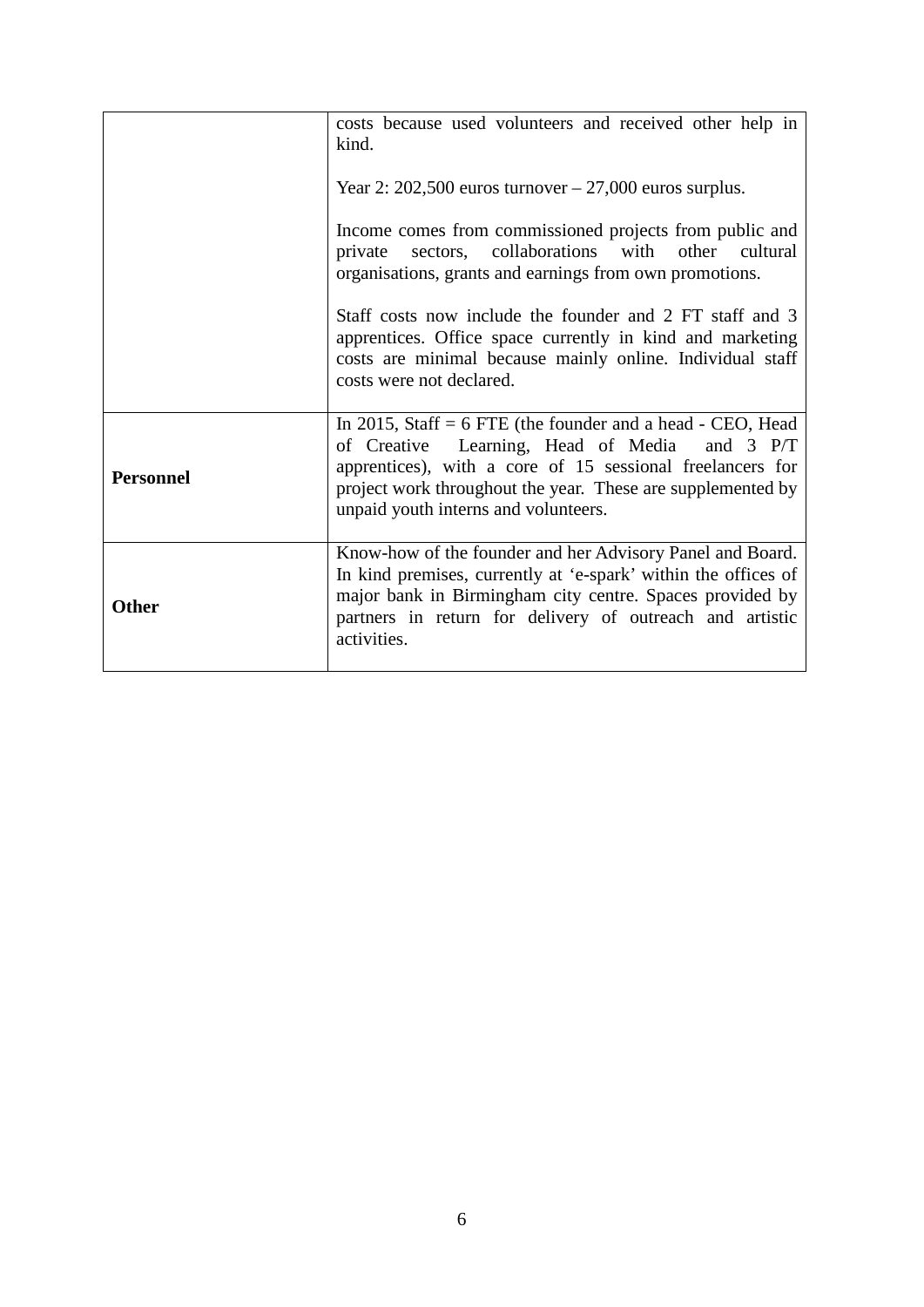# **Contents**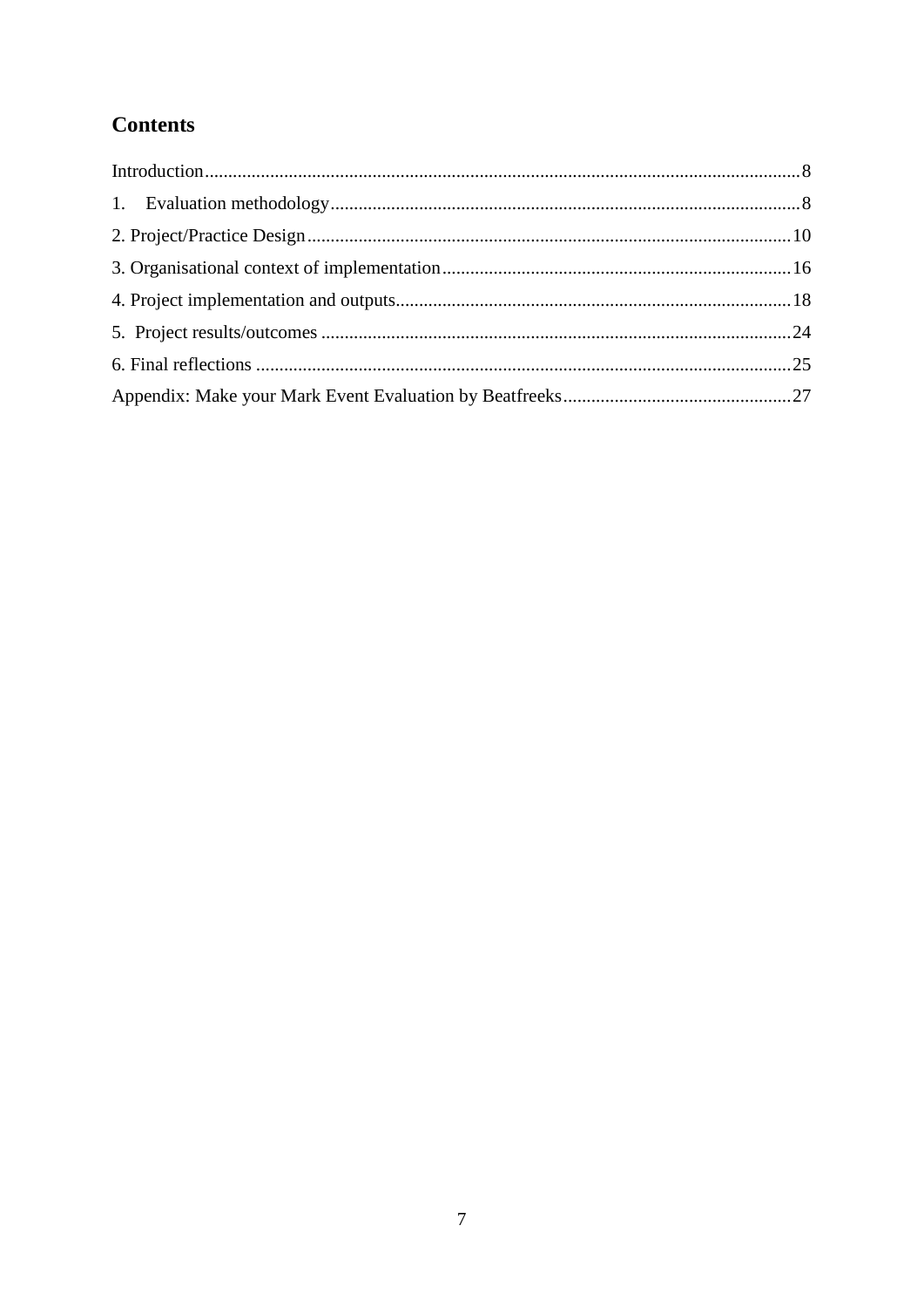# <span id="page-7-0"></span>**Introduction**

Beatfreeks was founded in Birmingham by a young graduate of Aston University, in 2013 to engage and empower young people through arts, media, training, enterprise and leadership opportunities. The main aim is to develop transferable life and employability skills in young people, and also to motivate them to believe that through their own actions they can affect positive change either socially, in their community, or in their own lives.

It is a response to the precarious situation of many young people in Birmingham arising from the local impact of the global economic crisis of 2008. The city is the largest in the UK outside London with a population of over 1 million, of which an estimated 16% are aged between 15 and 24 (BCC 2013). Levels of youth unemployment have remained persistently higher than the national average since 2008. In June 2013, four months after the start of Beatfreeks, the seasonally adjusted youth unemployment rate was 19.8%, compared to 11.1% for the UK as a whole with some deprived areas of the city seeing rates of long-term youth unemployment of between 26% and 31%. In addition, cuts in welfare, housing, educational support and tighter regulations relating to claiming unemployment benefits plus zero hours or part-time contracts have created a climate of uncertainty especially amongst young people in deprived areas of the city.

This social enterprise is not the first to use the arts as a way to engage with hard to reach young people in order to offer them alternative routes into training or employment. But it is the first to do so with a business model that requires relatively modest resources to keep it going, emphasises the value of peer to peer learning and the importance of identifying and meeting individual needs. It is of its time and it has the potential for transferability largely because of its philosophy which determines its success.

It is the ethos and the ways of working and building trust with young people which distinguish Beatfreeks as a socially innovative practice with the potential for transferability.

# <span id="page-7-1"></span>**1. Evaluation methodology**

Beatfreeks was founded in February 2013 and so is an established organisation with a welldocumented track record of engagement with young people. It was identified as a potentially socially innovative enterprise during the fieldwork phases of CITISPYCE in Birmingham. Elements of its approach and activities have been implemented in Venice and Krakow in two pilot projects to test the possibilities for transfer from one context to another and the requirements for success. This evaluation, therefore, is largely qualitative but draws on evidence of Beatfreeks' work prior to our encounter with the company and seeks to understand what makes its work different from other youth arts engagement activities and why it is considered to be innovative and more effective in its approach to tackling young people's inequalities.

Beatfreeks itself has a well- developed system for project evaluation: written evaluation which usually covers an overview of the process, success factors, improvements/lessons learnt, key impacts, key quantitative data and conclusions and alternative electronic evaluation media e.g. Facebook comments, storify, video reportage including vox pops, pictures, tweets.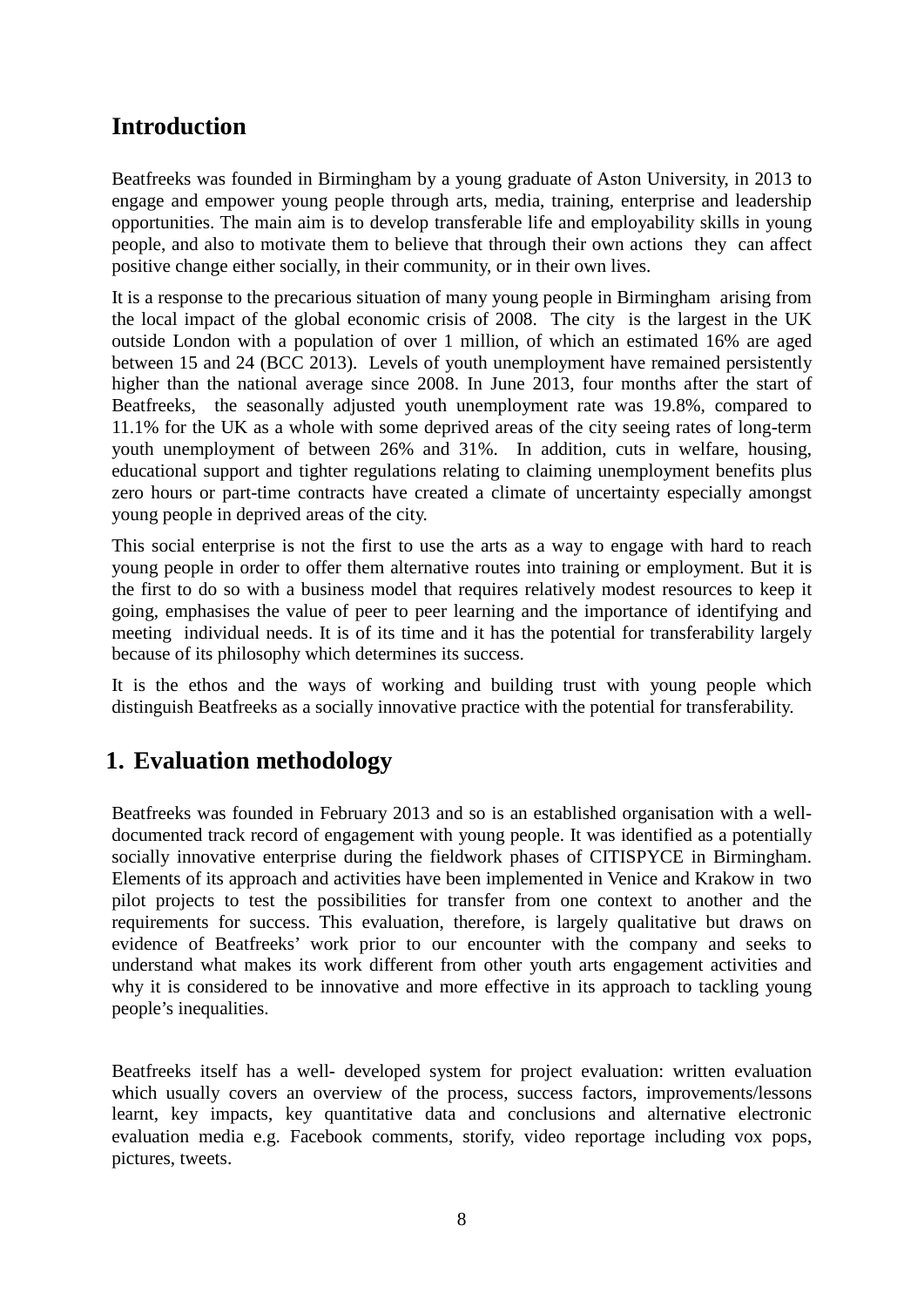The main methods of evaluation used by Aston have been the following:

**Field Observation** – over the past 18 months involving:

- 1) observing preparatory work for and the actual delivery of four separate youth engagement events undertaken by Beatfreeks in different locations across greater Birmingham involving different target groups of young people.
- 1. Library of Birmingham  $8<sup>th</sup>$  April 2014 (formal location in the city centre)
- 2. Langley Park Community Centre  $12<sup>th</sup>$  May 2014 (informal location in deprived area of Oldbury, W. Midlands)
- 3. Bournville College, Longbridge 24 February 2015 (FE College in SW of city in deprived area which has undergone major industrial change and regeneration)
- 4. Library of Birmingham, 16 April 2015 1 and 4 targeted disadvantaged but 'motivated' young people 2 and 3 targeted disadvantaged young people with low social competences and below average skill levels and educational attainment
- 2) Observing the final showcase of a 12 week creative arts programme involving young people from Aston, a deprived inner city neighbourhood adjacent to one of the areas used for fieldwork in WPs 3 and 4. It took place in a municipal Youth Centre, The Lighthouse

**Interviews** – Mainly undertaken within the last month prior to the writing of this Case Study in order to reflect the company's experiences with Venice and Krakow.

Interviews were conducted with the founder of the organisation and three young people who had become involved with Beatfreeks as volunteers and then progressed to being an integral part of the core team. They were, therefore, both beneficiaries and creators/deliverers of the organisation's activities. In addition, a **telephone interview** was conducted with a key stakeholder from the City Council who had been one of the first to commission Beatfreeks to assist with connecting institutional decision-makers with young people.

**Documents printed and electronic** - including Beatfreeks own project evaluations, testimonials from other collaborators or commissioners, video reports

**Monitoring of Beatfreeks' online presence** (website, blog, twitter and facebook feeds). Its online presence is integral to Beatfreeks approach to engaging and working with young people and is thus an important source of information concerning the overall design of its business model.

The interviews with beneficiaries were loosely structured in order to give the respondents freedom to express themselves without being over-influenced by the interviewer. The interview with the founder, however, was more structured as it was felt to be important to understand her motivation for the creation of the enterprise and her perceptions of the needs which she believed she could meet. The telephone interview with the key stakeholder from the City Council began in a structured way but it soon became clear that it was more valuable to use a more flexible approach.

Beatfreeks runs a number of different but interconnected areas of activity relating to young people from organising opportunities for young artists and would-be artists to perform in public to providing facilitation services using creative practice for organisations seeking to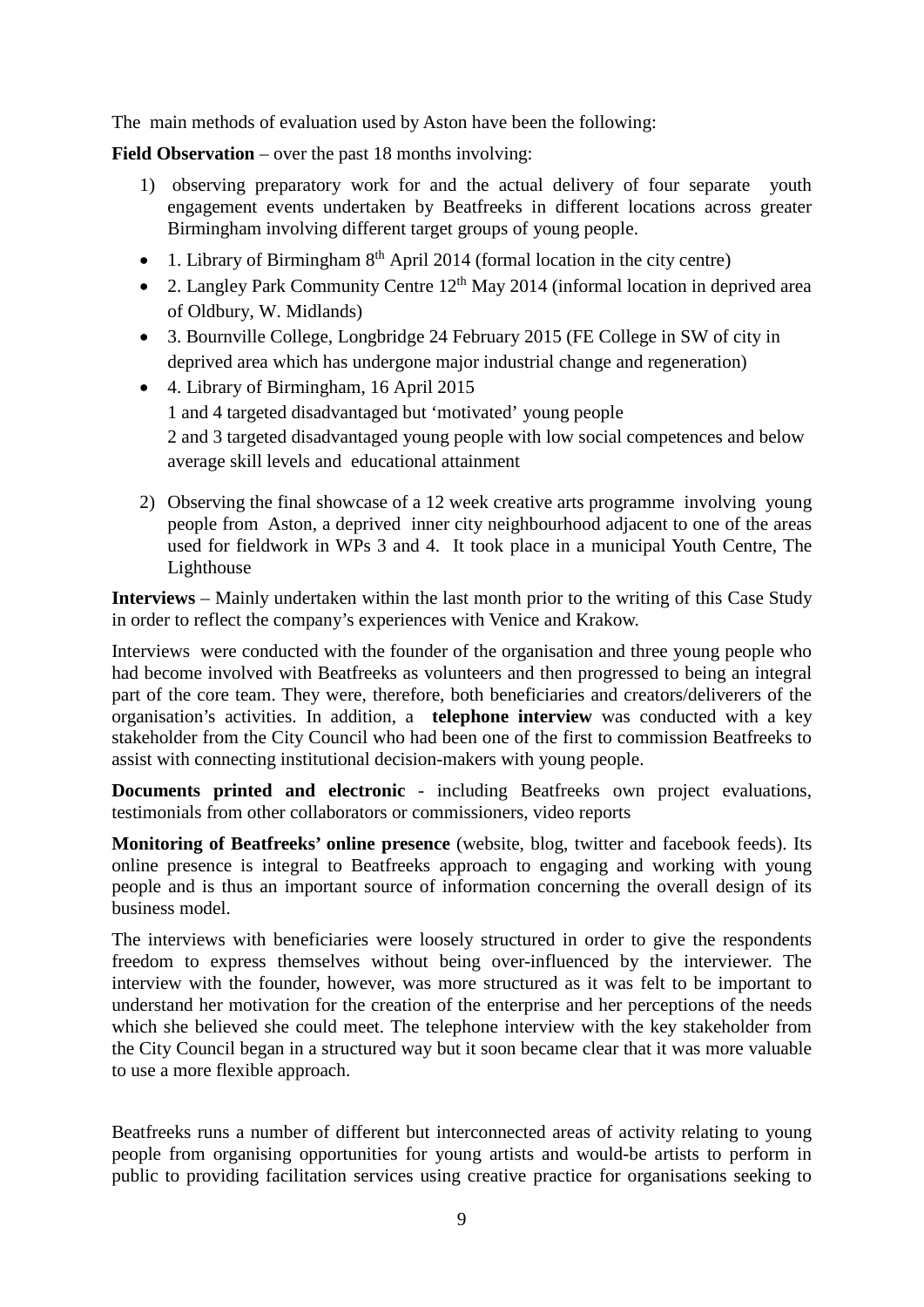engage with young people. It was not possible to observe every type of activity that Beatfreeks undertakes and so we chose to focus on those which provided opportunities to see how the members of Beatfreeks work together, to see their approach to designing an event to meet specific objectives and how they deliver such events on the ground. In addition, we were particularly interested in activities which involved the development of competences which relate to employability and enterprise.

# <span id="page-9-0"></span>**2. Project/Practice Design**

# *2.1 Social Issue(s) addressed*

### *Background*

Birmingham is the second largest city in the UK with a population of over 1 million, of which an estimated 16% are aged between 15 and 24 (BCC 2013), thus making it one of the youngest cities for its size in Europe. It is also a superdiverse city with both long established minority ethnic communities and, in recent years, growing numbers of newly arrived migrants (often in small groups or as individuals) from more than 180 countries. In addition to its characteristics of a super diverse and youthful population, Birmingham is one of the UK's most deprived cities, ranking as the 9th most deprived out of the 354 authorities in England based on the UK Index of Multiple Deprivation.

### *Social issues addressed by Beatfreeks*

The performance of the local economy, swingeing cuts in public sector spending with its disproportionate affect on Birmingham City Council (NB It has already experienced cuts of a third of its budget compared to the 12% average across all UK local authorities) and very high unemployment are the backdrop to the way young people experience their lives in Birmingham. In addition, cuts in welfare, housing, educational support and tighter regulations relating to claiming unemployment benefits plus zero hours or part-time contracts have created a climate of uncertainty especially amongst young people in deprived areas of the city.

In 2012, it is estimated that nearly a quarter of  $15 - 24$  year olds were unemployed and in June 2013, the seasonally adjusted youth unemployment rate was 19.8%, compared to 11.1% for the UK as a whole. Many of these young people were – and still are - concentrated in areas of high deprivation close to the city centre. There are also, however, pockets of high youth unemployment in the outer suburbs where traditional manufacturing had declined or disappeared in previous recessions and there are few opportunities for employment for anyone in the area, particularly for young people with low skills and social competences.

During research for WP3, we heard accounts from a range of stakeholders about services for young people being reduced and becoming fragmented as a result of government spending cuts, realignments of power and introduction of new policies targeting young people's employability as opposed to social welfare per se. All this at the time of greatest need for support of both vulnerable young people with poor social competences and educational attainment and those with higher level skills and competences.

Furthermore, research in Birmingham with young people has also revealed a lack of connection between those living in deprived parts of the city with other areas of the city and particularly the city centre (Birmingham Social Inclusion Process, 2013). Young people also complained of the negative images portrayed about them by and within statutory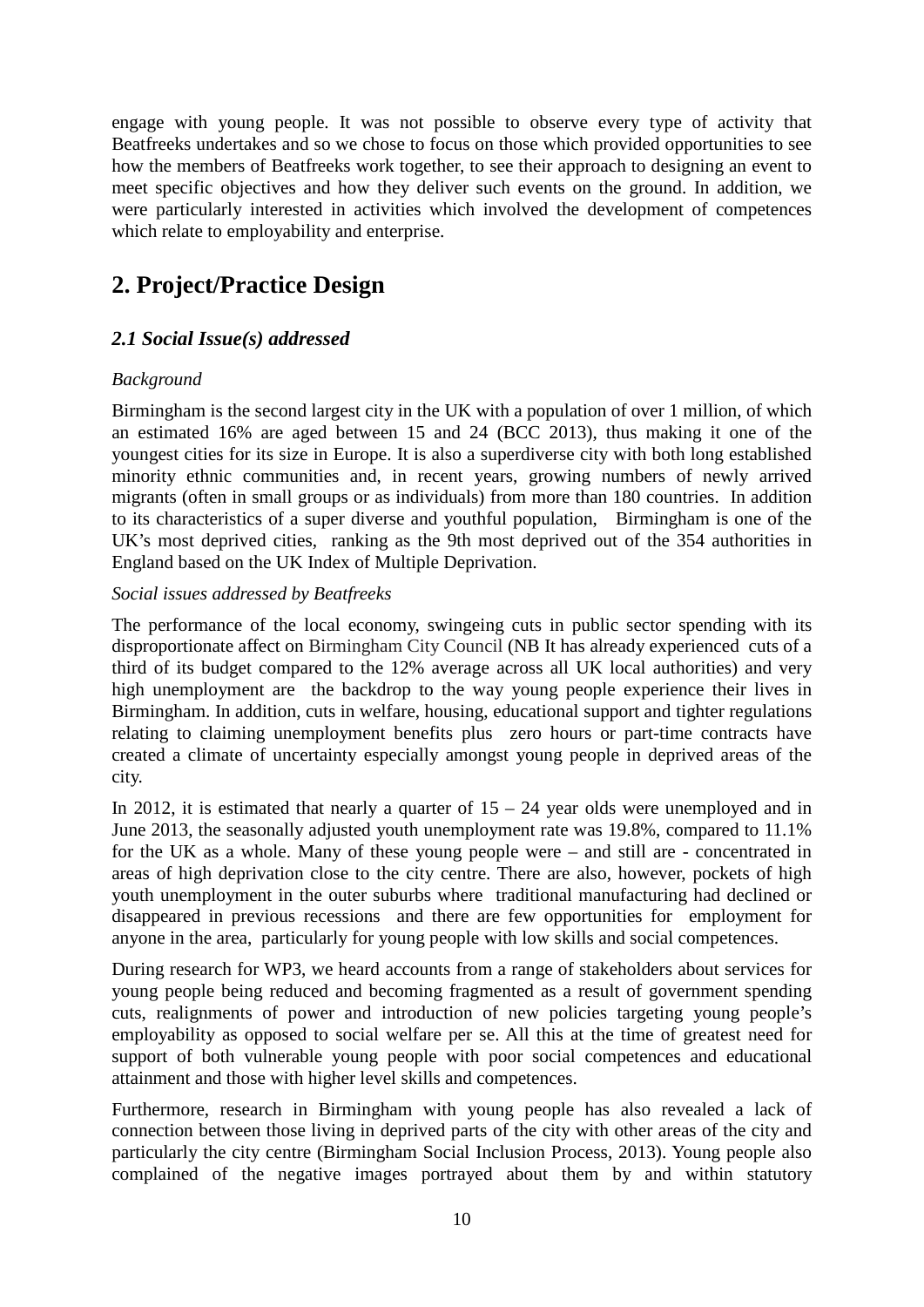organisations and the media leading to a lack of trust and a distancing of them from those in authority.

Therefore, amongst the many inequalities facing young people in this context the following are particularly relevant to the work of Beatfreeks:

*Structural causes:* high levels of unemployment and the lack of employment and training opportunities; poor levels of educational attainment; cutbacks in social welfare support;

### *Individual causes*:

Lack of social and emotional competences; lack of self-confidence and self belief; poor motivation/fatalism; lack of positive personal support structures arising from family, community or peer networks; distrust of and distance from those with power.

The main issues which are targeted by Beatfreeks are:

- A lack of alternative pathways for young people not in training or employment seeking to 'go-it-alone' outside the formal job creation/welfare support services and survive in the labour market
- A lack of alternative approaches (e.g. arts-based experiences) to personal development and the acquisition of social competences and skills;
- The breakdown of trust between disadvantaged young people and those in authority leading to the disconnect between them and opportunities for development and sources of support (lack of signposting);
- The need for motivational role models relevant to the life experiences of disadvantaged young people to raise their aspirations and open up new possibilities and ways of thinking about themselves and the wider world;
- The need for communities/networks of support for young people to enable them to move outside their zones of familiarity in order to improve their chances of economic and social self-sufficiency

Beatfreeks operates at different levels and offers a range of arts based activities aimed at assisting young people into enterprise or employment. Essentially anyone who becomes closely involved with Beatfreeks (as employee, apprentice, intern or volunteer) is taken on a personalised journey involving personal and social development, the improvement of their creative practice and the acquisition of transferable skills which will improve their employability or lead to self-employment.

They are all involved in the creation and delivery of programmes and projects in youth centres, schools and other spaces which are aimed at empowering and raising the aspirations of other young people who may range from those who have negative attitudes towards their situation and are limited by their educational attainment and social competences to those highly motivated but lacking direction and connections.

### *Philosophy and Innovation*

The innovation comes from the philosophy behind the approach to engaging with young people. It is work **by** young people, **with** young people, **for** young people. Young people are involved throughout the organisation as decision-makers and co-creators. They are at the heart of it and everything is directed towards doing things with young people not to them. They are accorded respect and provided with an exciting but nurturing and safe space in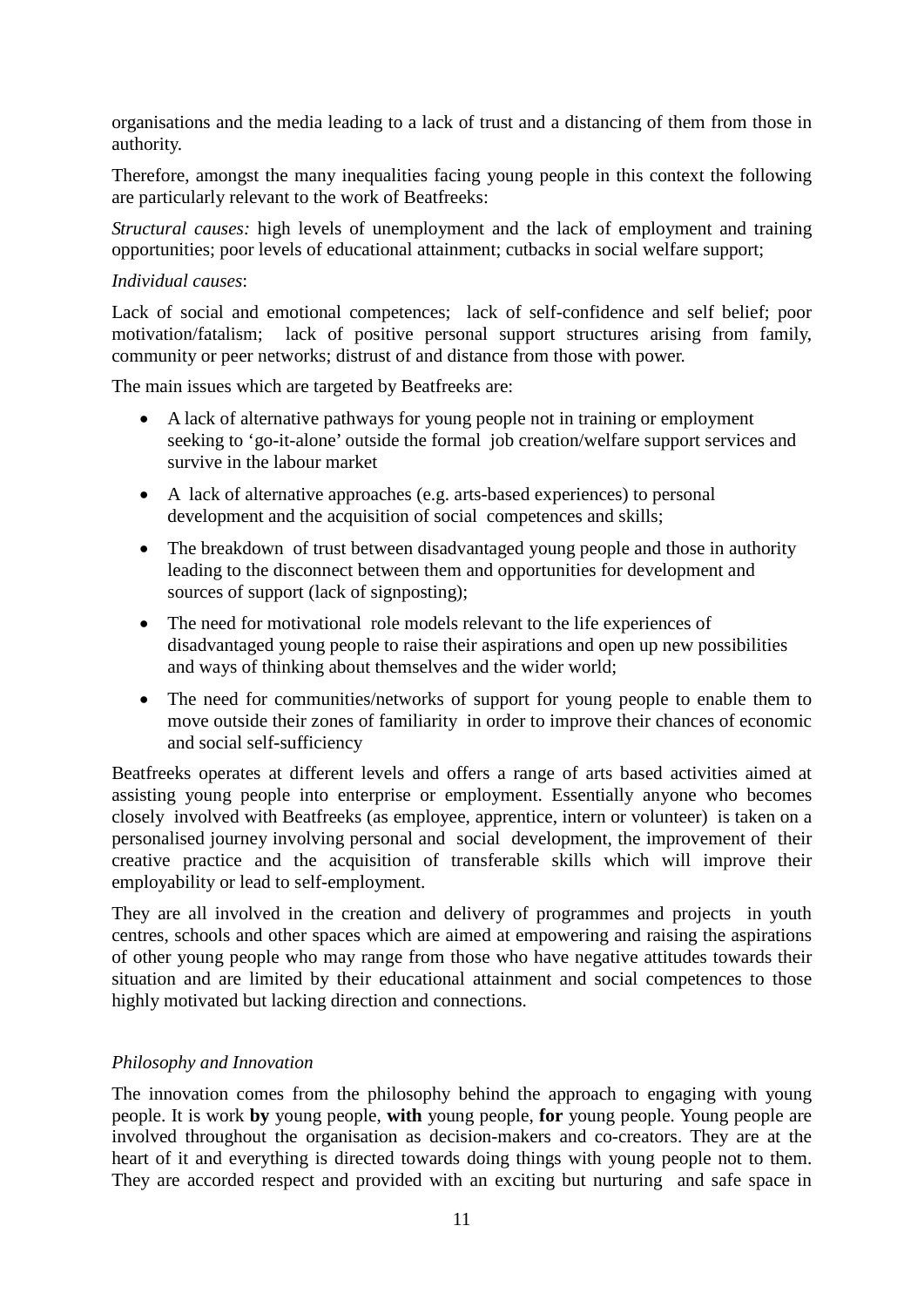which to let their ideas run free. Nothing is ruled out – they are free to challenge accepted practice and to propose something different.

This social enterprise is not the first to use the arts as a way to engage with hard to reach young people in order to offer them alternative routes into training or employment. But it is the first to do so with a business model that requires relatively modest resources to keep it going, emphasises the value of peer to peer learning and the importance of identifying and meeting individual needs. It is of its time and it has the potential for transferability largely because of its philosophy which determines its success.

## *2.2 Project goals and plans*

\beatfreeks originally targeted young people who were interested in the arts, showed potential in their own creative practice and were motivated to use their artistic skills to navigate and survive their inequalities 'outside the system'. To this group were rapidly added young people who needed support in terms of developing their social competences and connecting to institutions and organisations which might have resources available to help them into training or employment.

Beatfreeks' main target groups, therefore, are those who are:

- 1. Aiming for 'alternative' ways to get ahead, with sufficient competences and/or social support – these are most frequently
	- a. those who wish to develop their creative practice in ways which might lead to self-sufficiency but who are not networked with likeminded others and are unable to locate sources of advice and possible funding in the city/region;
	- b. those who do not wish to become dependent on the state for assistance e.g because of the constraints this may impose on their employment prospects;
- 2. Motivated to integrate into mainstream society but in need of support these are often young people who wish to participate in civil society in some way but again may lack the social competences, confidence and connections and sign posts to do so.
- 3. Lacking social competences and networks these also may lack motivation and selfconfidence to move beyond their zones of familiarity in order to expand their connections and possibly their opportunities to access training or employment.

### *What are the 'official' goals (if any) against which the results might be compared?*

Beatfreeks operates at different levels and offers a range of activities aimed at assisting young people into enterprise or employment. Essentially anyone who becomes closely involved with Beatfreeks is taken on a personalised journey involving personal, social development and the acquisition of transferable skills which will improve their employability or lead to selfemployment

**The goals** of Beatfreeks for its in-house apprentices and interns as well as its sessional artists (Target group 1 above) are to empower them and equip them to enter the labour market either as a self-employed or as a contracted employee through:

• An improvement in their social competences opening their minds through challenging the norms which are derived from their personal history and culture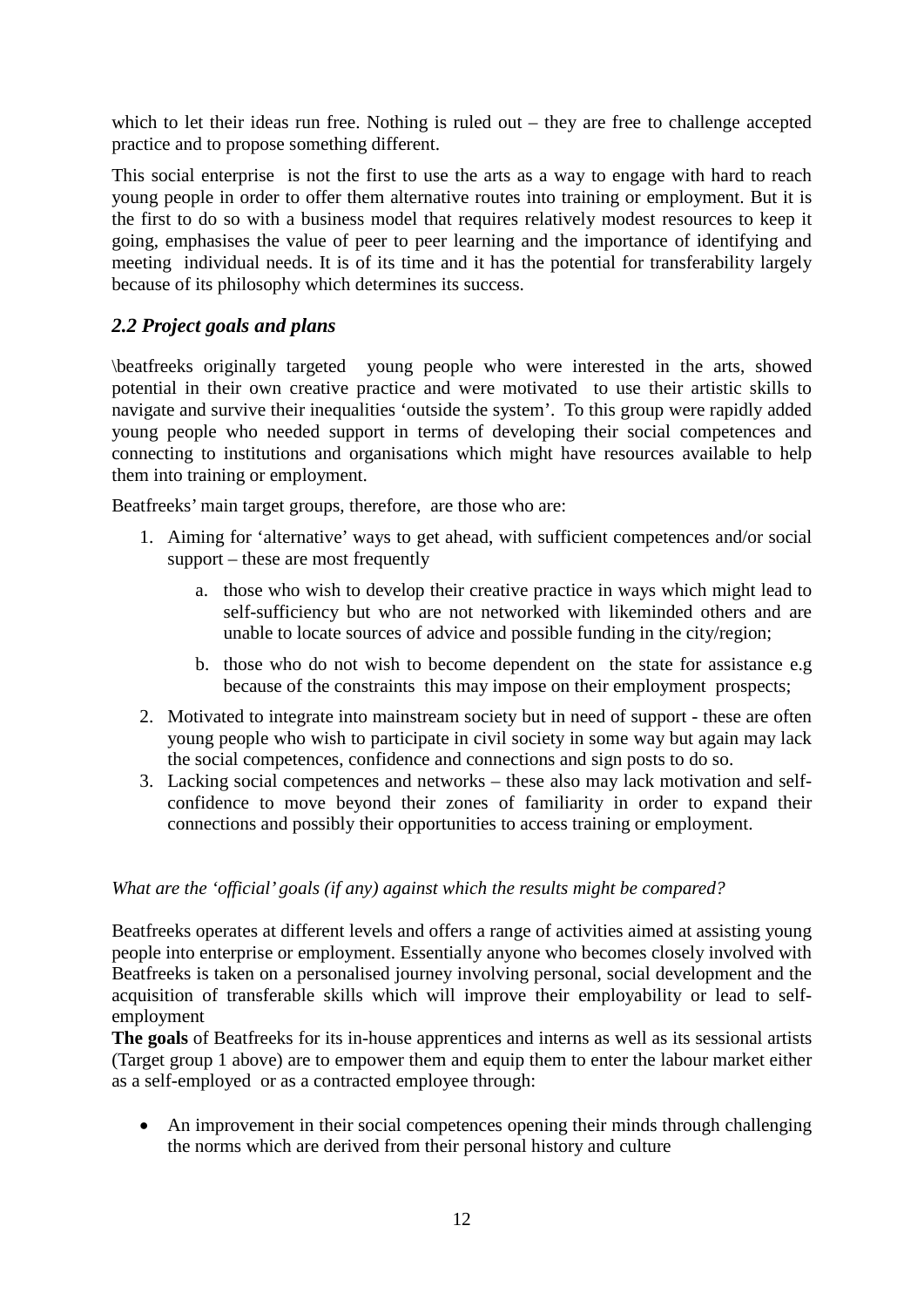- An increase in opportunities for employment through building their skills artistic, organisational, project management, marketing, media
- An increase in opportunities for employment through access to social and other networks which they can use to develop their own contacts and opportunities for employment as freelancers or on contract

These goals can be measured quantitatively through the number of young people who have gone on the Beatfreeks journey who have subsequently registered with the tax authorities as self-employed and/or have obtained additional sessional work through Beatfreeks itself and its wider network.

The development of transferable skills can be assessed through observation of the actions of individuals in organising and delivering workshops, giving presentations, writing concept proposals for a workshop or other event.

The goals of Beatfreeks for Target groups 2 and 3 are to improve their social competences including self-esteem, confidence, ability to relate to others and introduce them to networks of similar young people in other parts of the city to provide opportunities to bridge the physical and symbolic distances between their own neighbourhood and other spaces and places.

### *Activities which are crucial to the project?*

Work with In-house team members:

- 1) Some activities are directly targeted at young people who are motivated and who already possess some of the required skill sets for employment in the cultural sector. Through action learning with the company, Beatfreeks improves their readiness for employment in the sector and then supports them in their initial phase as freelancers. They are given performance opportunities e.g. Poetry Jams in the evenings at the Urban Coffee Company café, an independent coffee shop in the main professional and financial services quarter of the city or the Repertory Theatre also in the centre. They receive feedback and mentoring about their creative skills and use them also within workshops commissioned by organisations which wish to engage with 'hard to reach' young people. E.g. Aston University's series of events in 2013, 14 and 15 to engage with such young people re: the EU and political participation.
- 2) Others may be much less work ready and are encouraged to contribute on an equal footing with more experienced members of the team to the creation and delivery of arts-based projects (peer to peer learning). They are provided with a safe environment in which they are free to experiment and express themselves and given opportunities to experience and learn a wide range of transferable skills.

Work with external young people:

1) Disadvantaged young people with poor social competences. Beatfreeks uses the arts as a medium through which to empower these young people by working with them over a period of time to establish trust so that they can begin to build their social competences, motivate them to develop self-belief. Beatfreeks runs a series of performing and visual arts programmes in two of the main Youth Hubs in the city e.g. The Lighthouse in Aston. They last for up to 10 weeks each and use participation in a creative activity with others as a vehicle through which to develop teamwork,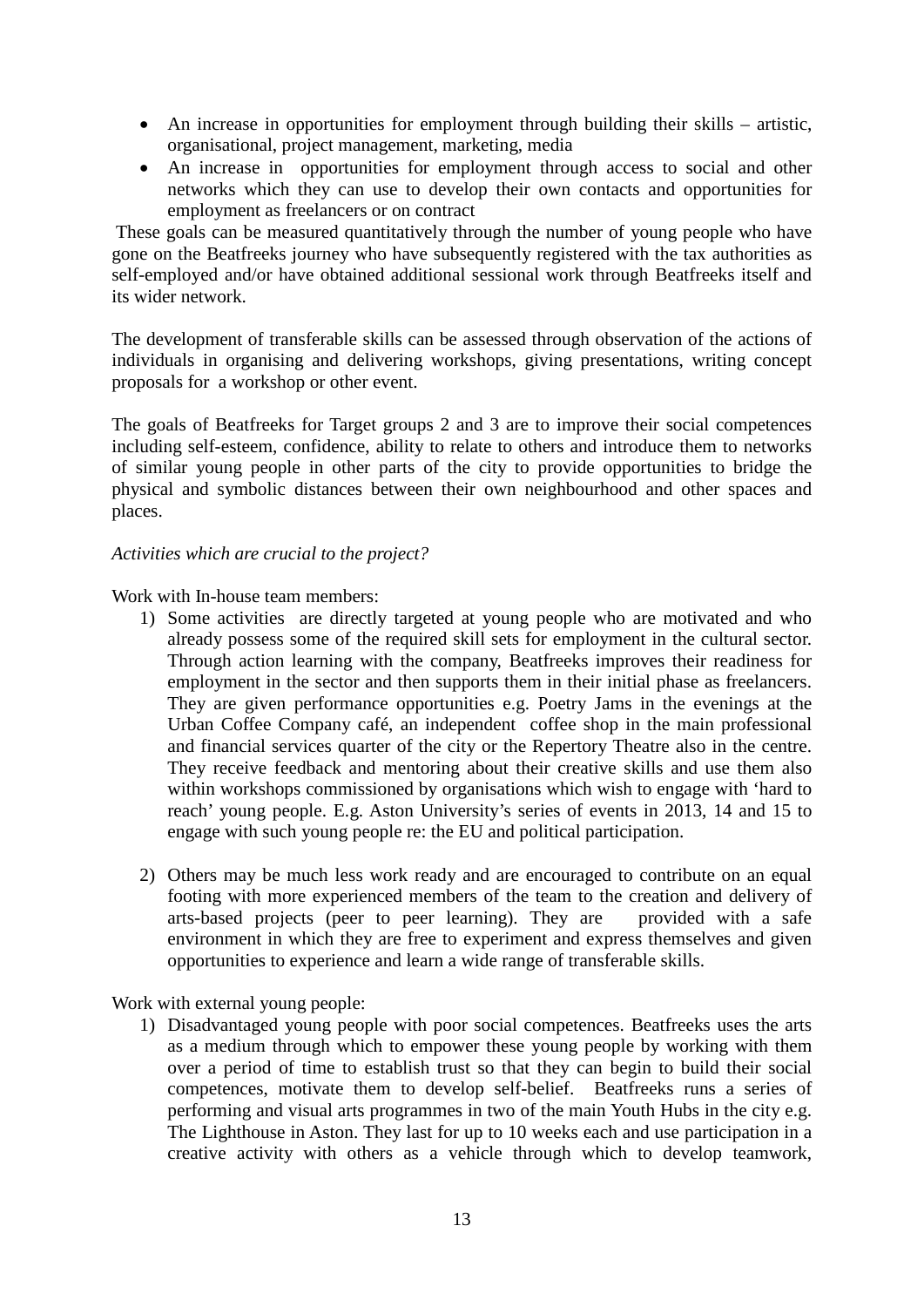confidence, self-discipline and provide a feeling of belonging. The emphasis is on cocreation whether in dance, poetry, music or video production.

2) Young people who are already motivated and active in civil society but lacking direction and connections. Again Beatfreeks uses the arts as a vehicle for co-creation and creative expression, leading to confidence building and the development of ambition. Some will go on to be volunteers at Beatfreeks events and become part of the Beatfreeks 'family'. Thus, they start on the journey towards self sufficiency and the acquisition of transferable skills which enhance their chances of further training, employment or entrepreneurship.

The main areas of inequality that these activities address are employment, formal education/training and informal education (personal , social and emotional resilience) and social welfare.

For each project/activity, there is a clear process which includes:

- Initial brainstorming of the project objectives by Beatfreeks' team (including the apprentices and intern);
- Development of a concept and drafting of a proposal for discussion with the commissioning body/person, including a methodology;
- Preparation of Budget;
- Agreement re: appropriate methodology (ies) e.g. for learning or facilitation;
- Allocation of roles and responsibilities e.g. Project management, marketing and promotion;
- Identification of other partners/collaborators if relevant;
- Event delivery;
- Evaluation against objectives of the project and feedback internally and to commissioning body;
- Internal evaluation of organisational aspects;
- Post event feedback via social media

Whether this process is for a one off event or for a regular series of activities, whether it is for performances, arts workshops or the facilitation of workshops /conferences, it is underpinned by the philosophy of the company ie that young people are involved at every stage from concept and design to promotion, project management and delivery and evaluation.

### *2.3 Competences and resources required*

### *Competences*

The personnel involved in designing and delivering activities have a range of skills but not necessarily a great deal of experience in the types of event which they are called on to design and run. BUT they are all young people who are motivated to learn from others, improve their professional practice as well as add to their skills-base. The emphasis in Beatfreeks is on young people and peer to peer learning.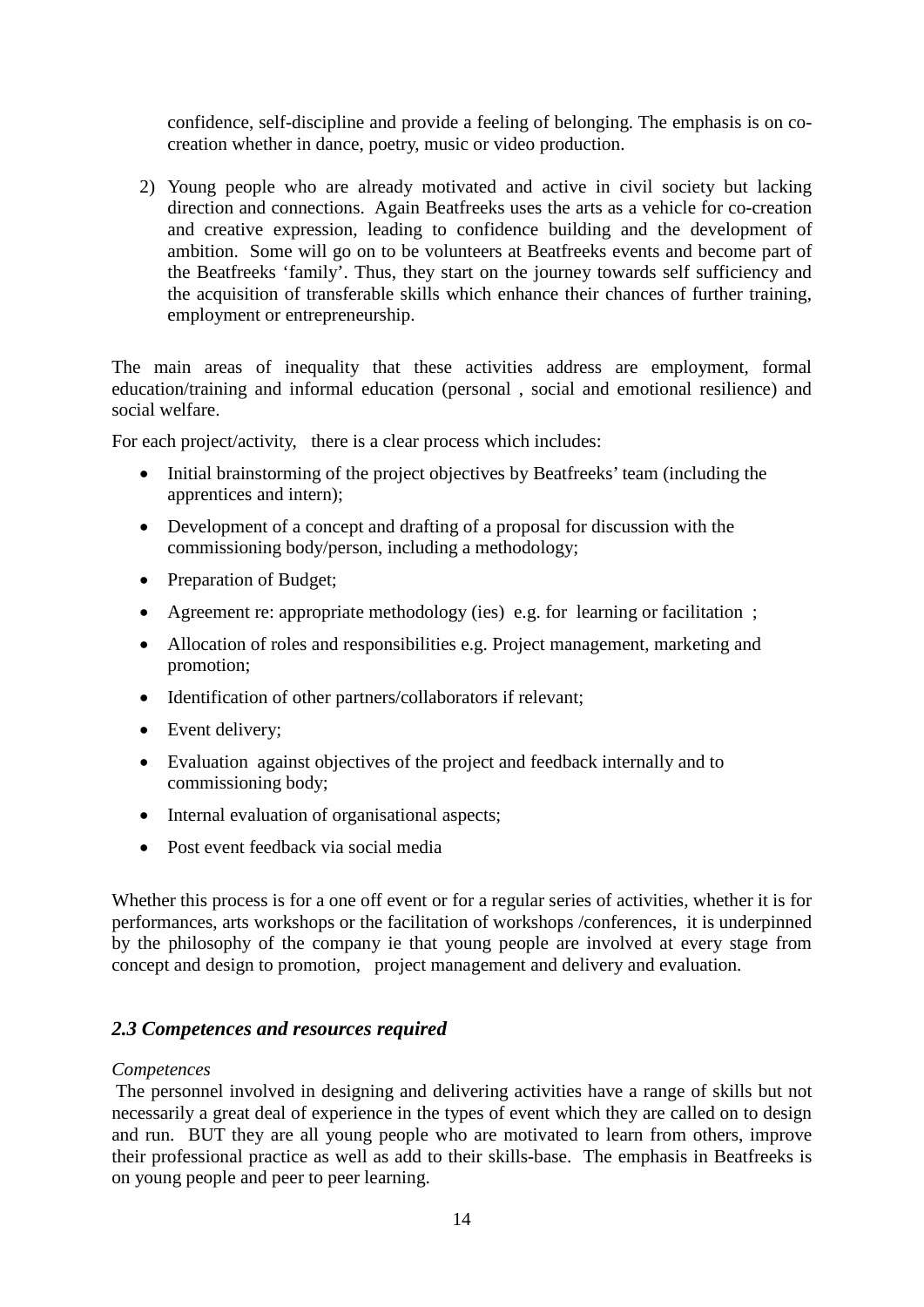Very little is specified re: competences required of young participants for any of Beatfreeks events. The stress is more on their interests and their readiness to engage. E.g. participants on a 10 week arts based programme run in one of the city's youth hubs located in an area of high deprivation are limited only by the age range  $(13 - 19)$  fixed by the youth centre in which the programme is located. .

### *Other resources*:

Space for all Beatfreeks own initiatives. This is where collaborative arrangements are made with external stakeholders such as the City Council and its main Youth Centres; offered also by The REP and MAC ( cultural organisations);

Earned income through being commissioned to run projects e.g. workshops, youth engagement events by institutions such as City Council, local universities and NGOs like the Youth Offending Service, BBC Radio1 Xtra.

Corporate sponsorship from companies such as ASDA national supermarket chain and Network Rail.

Grants from public bodies such as Arts Council England and Birmingham City Council

## *2.4 Degree of organisation*

The practice was conceived as an 'on the ground' approach in terms of project design and initial implementation as it was responding to a gap in support for individual young people seeking to become self-sufficient through the deployment of their creative skills. It operates, therefore, mainly at the micro level focusing both on young people in Birmingham with creative skills and ambitions to become freelancers in its cultural sector and on young people often from disadvantaged areas of the city who are in need of support to empower them and build their social competences. The company also operates at the meso level as it liaises with a range of institutional, educational, private and not-for-profit stakeholders on youth engagement to help them deliver against their own goals for corporate social responsibility, Personal and Social development and community outreach.

Although its activities are mainly but not exclusively confined to Birmingham, Beatfreeks has shown that it can have an impact on causes of inequalities which are a source of national and international concern. This is through the evidence of its young trainees' registrations with the tax authorities as self-employed. It also has an impact nationally and internationally as an exemplar of innovative practice through its presence online e.g. its followers on twitter and facebook.

Beatfreeks is a deliberate attempt not only to change the way young people see themselves and their future but to change the way they are regarded by policy-makers and practitioners as well as wider society. It is a conscious practice which has gone from a small scale activity to one that involves more people and is now organised. It has grown from a one person initiative to a social enterprise which has adopted a formal structure and expanded with demarcated roles and responsibilities. It no longer relies on self-funding and support in kind but has a core of paid staff and a business plan which sets targets for a mixed income stream (fees, grants and sponsorship).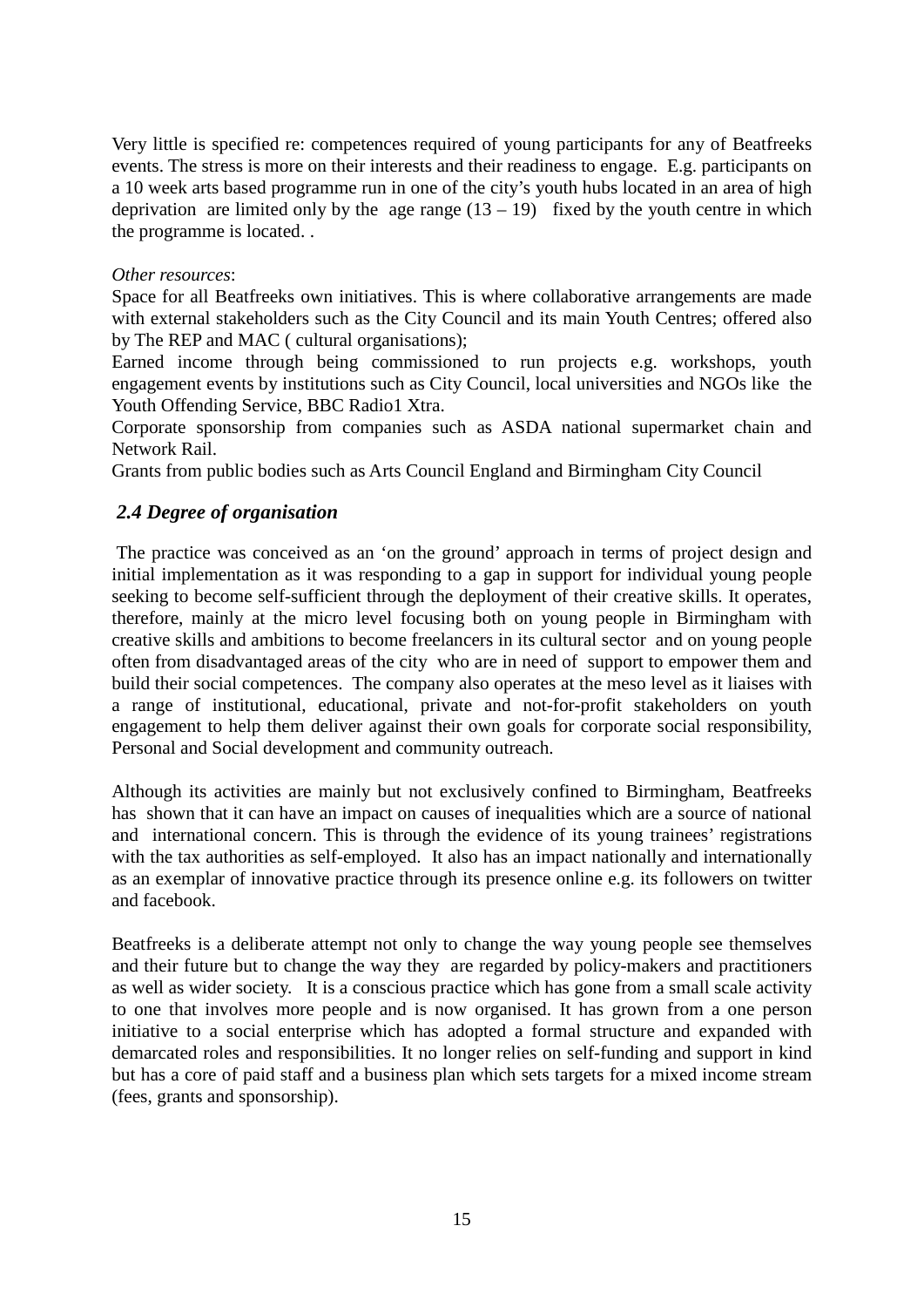### *2.5 The logic of intervention*

Beatfreeks activities can be regarded as primarily aimed **at social integration** of young people, particularly those who are finding it difficult to enter the labour market and have sought to use their creative skills and interests as an alternative pathway to employment. It could also be said to aim at the **redistribution of resources** towards disadvantaged young people through projects often funded by public institutions such as schools, colleges and local authority to empower young people through the development of their social competences and networks of support.

## *2.6 Transfer adaptation*

More important than actual facilitation and engagement tools based on the arts practice, are the principles and philosophy behind the way in which Beatfreeks works. These may be transferable to other contexts- as may be illustrated in the pilot projects in Venice and Krakow which each adapted elements of the Beatfreeks approach.

# <span id="page-15-0"></span>**3. Organisational context of implementation**

### *History*

Beatfreeks was founded by a young graduate of Aston University, Anisa Haghdadi, in 2013 to engage and empower young people through arts, media, training, enterprise and leadership opportunities. The main aim is to develop transferable life and employability skills in young people, and also to motivate them to believe that through their own actions they can affect positive change either socially, in their community, or in their own lives. It arose from the personal experience of the transformative power of the arts of its founder and her concern at the mounting external pressures on young people arising from the impact of austerity measures in the UK. These included the lack of job opportunities, the increasing conditionality of financial assistance and cutbacks in welfare benefits for young people; all giving rise to a growing sense of uncertainty about their future life chances. She felt that there was a role that the arts could play in improving their chances of enterprise and employability. She had recently completed a degree in Business and Management at Aston University and sought to combine her love of the arts with her business knowledge to develop a new approach to helping young people take control of their own lives and their life chances.

 '*I knew that I would never go onto a traditional career….I wanted to help young people by helping them to solve problems for themselves'.* (from an interview with Citispyce researcher)

She wanted to create *'a genuine social enterprise - something that's sustainable, and where social impact is embedded into the fabric of the business.'* (from an interview she gave to Aston University in 2015).

Her ambition was to provide a platform or catalyst for young people to change their mind-set and aspirations and so broaden their horizons beyond the limitations often transmitted by family, community and educational norms. They would be supported to develop their personal and social competences and build their transferable skills through their active participation in the arts. This was key to improving their chances of employment or selfemployment.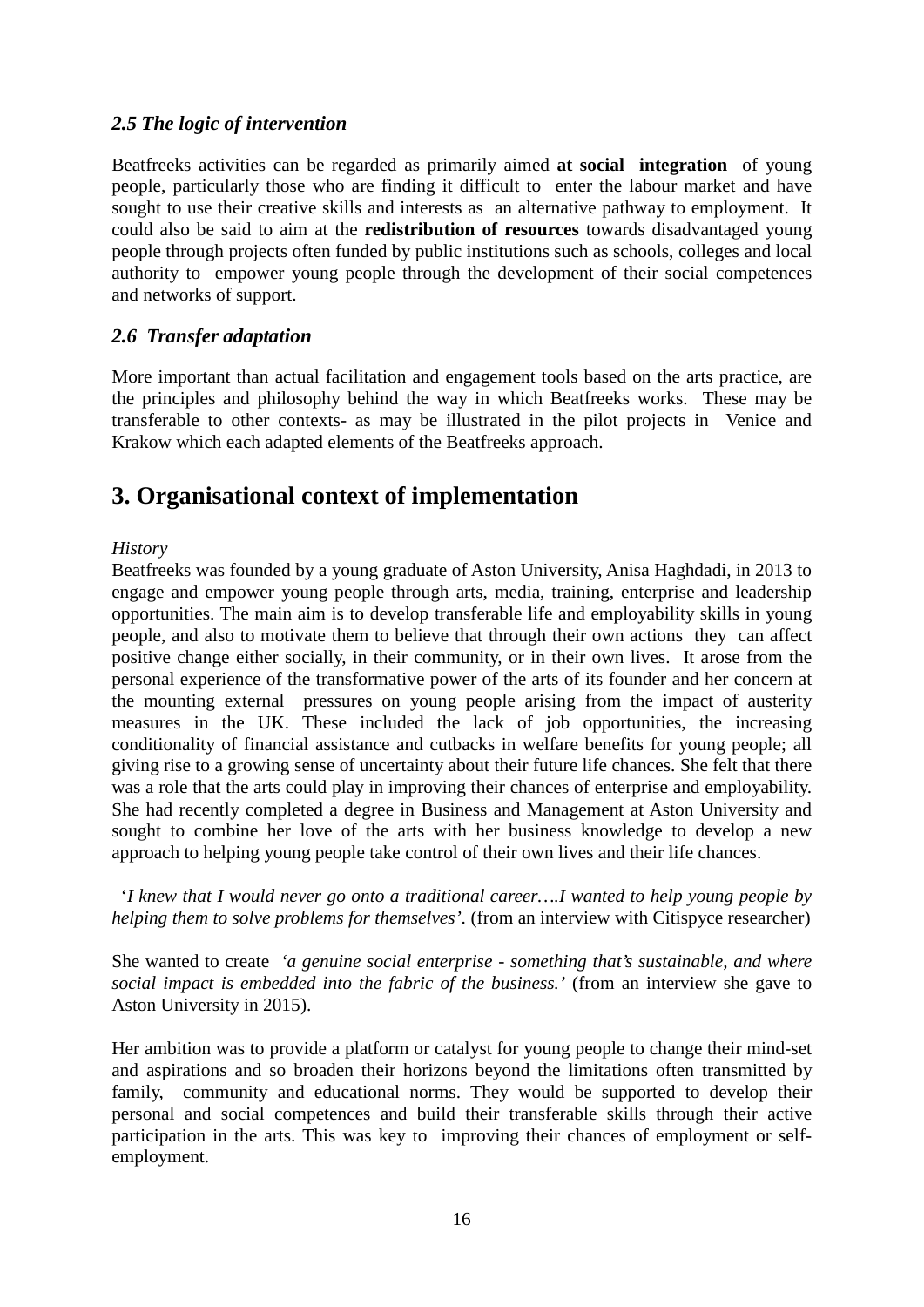### *Philosophy, core beliefs and values behind Beatfreeks*

The core philosophy/approach of the company is that young people are at its heart. Beatfreeks attitude towards young people is actively to show faith and trust in them through involving them as co-creators in everything that it does. Its core values are 'integrity (be true to yourself), showing love, co-creation and supporting risk and innovation within a safe place in which to make mistakes'. The 'Free' in Beatfreeks underlines its commitment to encouraging 'free thinking'. One of its current apprentices explains: '*It's about (young people) being free to be the way they are, building their own pathways and ways of making money and (being) self-sustaining*'.

### *Organisation: How Beatfreeks is constituted and structured*

Beatfreeks Arts was founded in January 2013 and incorporated as a company limited by guarantee (ie not-for profit) in June 2013.

Its founder is the CEO.

The company has 4 Directors (over the age of 24) who work with the Youth Steering Committee of 10 young people (aged between 17 and 24) to steer Beatfreeks.

Beatfreeks Consulting Ltd has recently been incorporated as a company limited by shares in order to deal with marketing and external engagements.

The work is lead by the CEO together with the recently appointed Head of Creative Learning and Experiences and Head of Media.

Beatfreeks Arts is led by the same three plus a Regional Development Manager. They are supported by a Community Arts Apprentice, a Marketing Apprentice, a Creative Media Apprentice and an unpaid intern.

As can be seen from the changes in organisational structure, the practice has grown considerably over the two and a half years of its existence. It began as a pilot project testing different ways of working and by October 2013 had fixed on a pattern of operation which was highly flexible and thus capable of responding to specific needs.

The capacity of the company is largely determined by the number of staff, apprentices and sessional workers it can call on at any time together with the financial resources available.

Beatfreeks conducts its own evaluations of all its activities. It also has to abide by quality standards of service provision defined by external commissioning bodies as well as national legislation and regulation e.g. with regard to Safeguarding of children and young adults, Risk Assessment and Health and Safety.

Youth and cultural services.

Practices are implemented in parallel – because they have different objectives.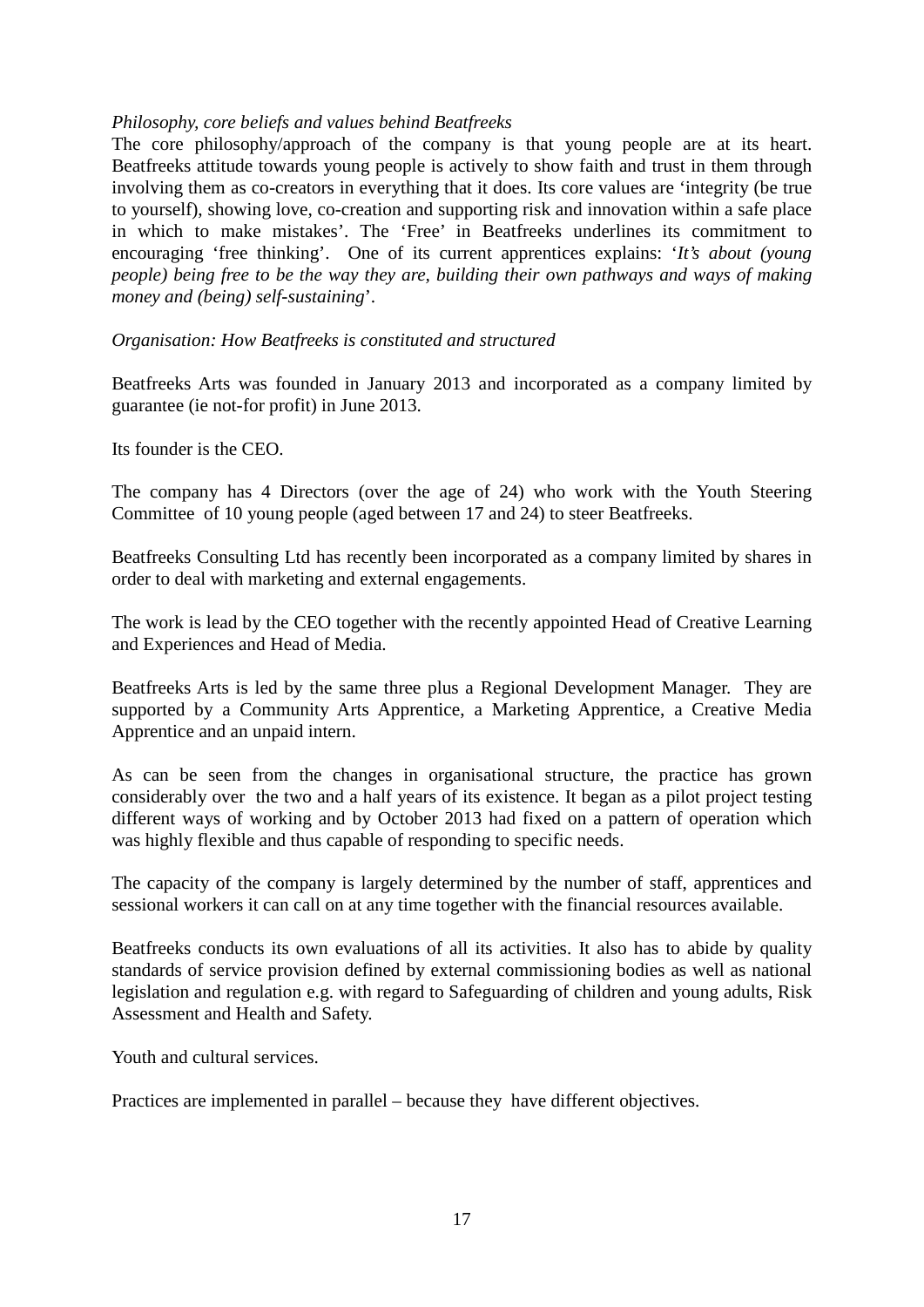# <span id="page-17-0"></span>**4. Project implementation and outputs**

# *4.1Targeting of programme*

As has been pointed out above, Beatfreeks seeks to reach several different target groups.

Beatfreeks' own events are largely open access, free to attend or participate in. They are actively – almost frenetically - publicised on their own website and via facebook and twitter (their account has more than 5,000 followers). Word of mouth is also an important tool for disseminating the message about the company, its principles and its benefits for participants at different levels. For certain programmes which are either in partnership with or commissioned by the City Council, young people are signposted towards the company.

It is not clear precisely what skills and competence levels are required for young people seeking to get involved as an apprentice or sessional workers, but it would appear that there are expectations with regard to would-be Beatfreeks in terms of their attitude and motivation. The original participants were attracted to a free Poetry Jam in a coffee shop in the middle of the city. It was organised by Anisa as a tester to see if young people would respond to an event just for them and 45 young people with varying levels of creative ability and skills took part. These were self-selecting and some then accepted an open invitation to get involved in a new venture (Beatfreeks).

For outreach activities, Beatfreeks recruits young volunteers from local colleges and secondary schools. Sometimes these young people are encouraged by their teachers, as participation in extra-curricular activities looks good on their CV. These are likely to be young people who are 'Motivated to integrate into mainstream society but in need of support'. They may then go on to become regular volunteers as they get drawn into the ethos of the company and are encouraged to open their minds and challenge their own culture or history.

A volunteer who has gone onto become a Beatfreeks intern and now an apprentice claims: *"Beatfreeks has completely changed my whole mindset…… there is so much more that I could do ….there are other ways of making a difference – change through the arts".* 

The interviewee from the Culture Commissioning team at the City Council gave an example of a young woman from a 'care' background who was very bright and politically aware but socially isolated. "*We connected her to Beatfreeks. She found it amazing and exciting at first and went on to become an apprentice."* Part of this excitement was the feeling that she was part of a community of energetic like-minded young people.

Beatfreeks is a highly networked company with connections to creative young people, institutions, cultural organisations and funders of all kinds. This is now one of the most effective 'ports of entry' for would-be participants, particularly for young creatives who lack their own contacts and are not sure about how to realise their potential. He is now a research associate with Beatfreeks, having been one its first apprentices. (In fact, he was co- team leader for the facilitation by Beatfreeks of a youth engagement event commissioned by Aston in 2013 to find out what young people from deprived communities in Birmingham thought about Europe.)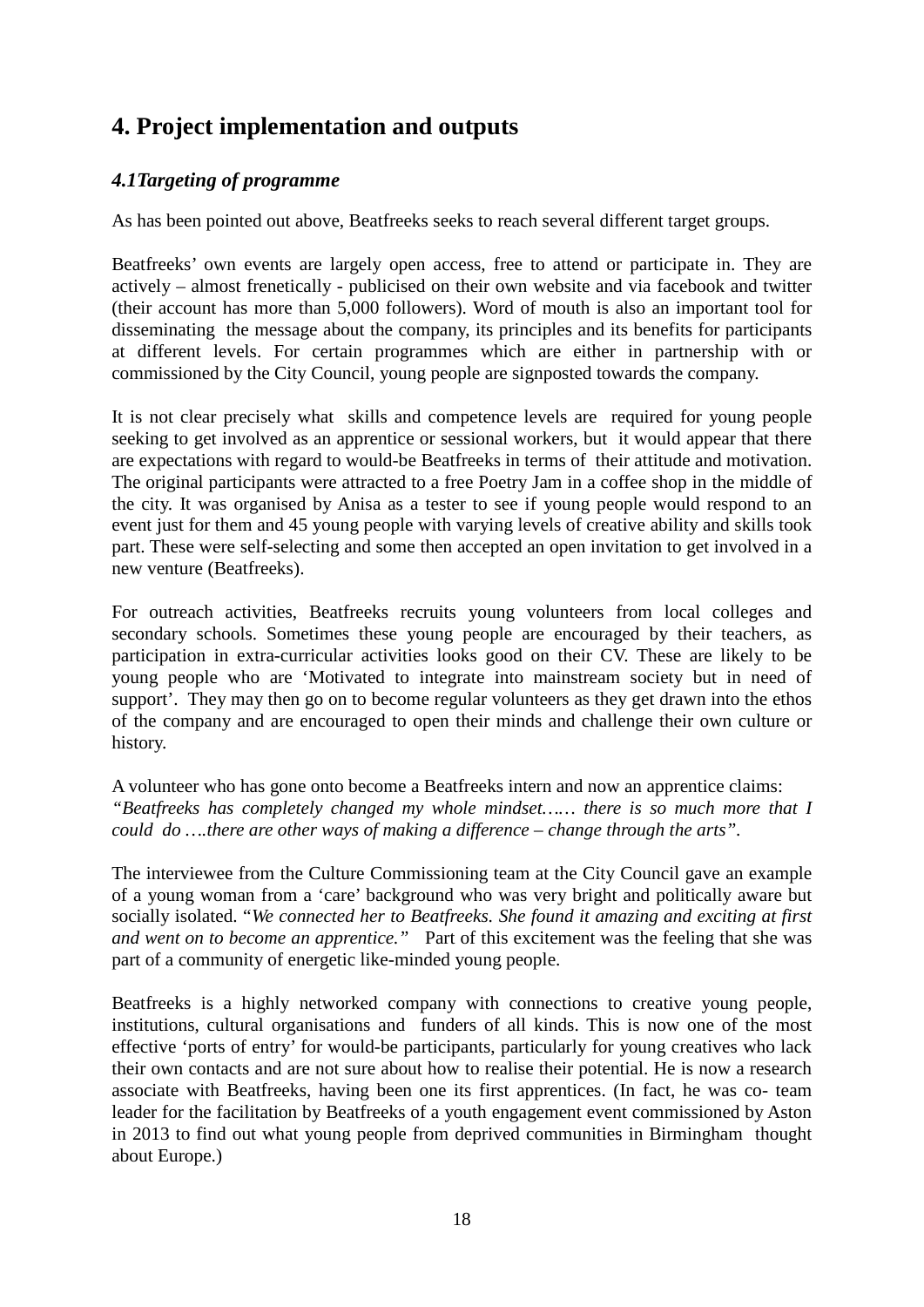The 'hothouse' environment of the Beatfreeks journey from volunteer to apprentice or sessional artist or facilitator, however, is not for everyone. But there are no sanctions as participants are mainly self-selecting in the first place.

## *4.2 Addressing needs*

The young people who are part of the in-house Beatfreeks community are effectively supported in terms of :

Stimulating and enabling entrepreneurship; self-sufficiency, co-creation; "communing";

Their 'on the job' training offers a wide range of experiences which can be tailored to individual skills and needs. At the time of interviewing, 150 young people had become paid sessional facilitators for Beatfreeks' projects and programmes as well as undertaking other freelance work. Two former apprentices had been taken on as paid employees of the company itself.

They emerge with a set of transferable social competences as well as enhanced artistic skills and contacts. This is, however, a relatively small proportion of the overall numbers of participants in Beatfreeks programmes.

Through its outreach and engagement activities, Beatfreeks addresses the needs of both those who are 'Motivated to integrate into mainstream society but in need of support' and those who 'Lack social competences and networks'. Its 10 week arts-based engagement projects and its summer academies are targeted at these kinds of young people. They are drawn into them by the prospect of participating in music, dance, spoken word and media workshops and again this framework is flexible enough in its operation to be able to deal with their individual interests and needs.

For all participants Beatfreeks provides a bridge between them and institutions. It is one of the best networked of all the organisations which engage with young people. Participants recognise that the company has the knowledge and the information that young people need to navigate their way through the system.

### *4.3 Empowerment, engagement and choice*

The philosophy behind Beatfreeks means that young people are involved at every stage of a project/activity. They are expected to co-design and co-create projects but within a safe and supportive environment provided by Anisa and, now, her young key co-leaders.

Young people are, therefore, frequently in the roles of design and delivery partner, actor and principal agent in a practice or a project. When Beatfreeks first engages with an individual it is likely to be in a community outreach activity involving a range of creative opportunities. The young person is encouraged to choose what he/she wishes to do and can change their activity if they so wish.

Some will choose to be active rather than passive participants in these activities and will have the chance to become 'volunteers' and work with Beatfreeks on other projects. If they wish to develop an initiative themselves, then Beatfreeks provides them with the space and support to explore the idea with other young people. Beatfreeks has a number of different entry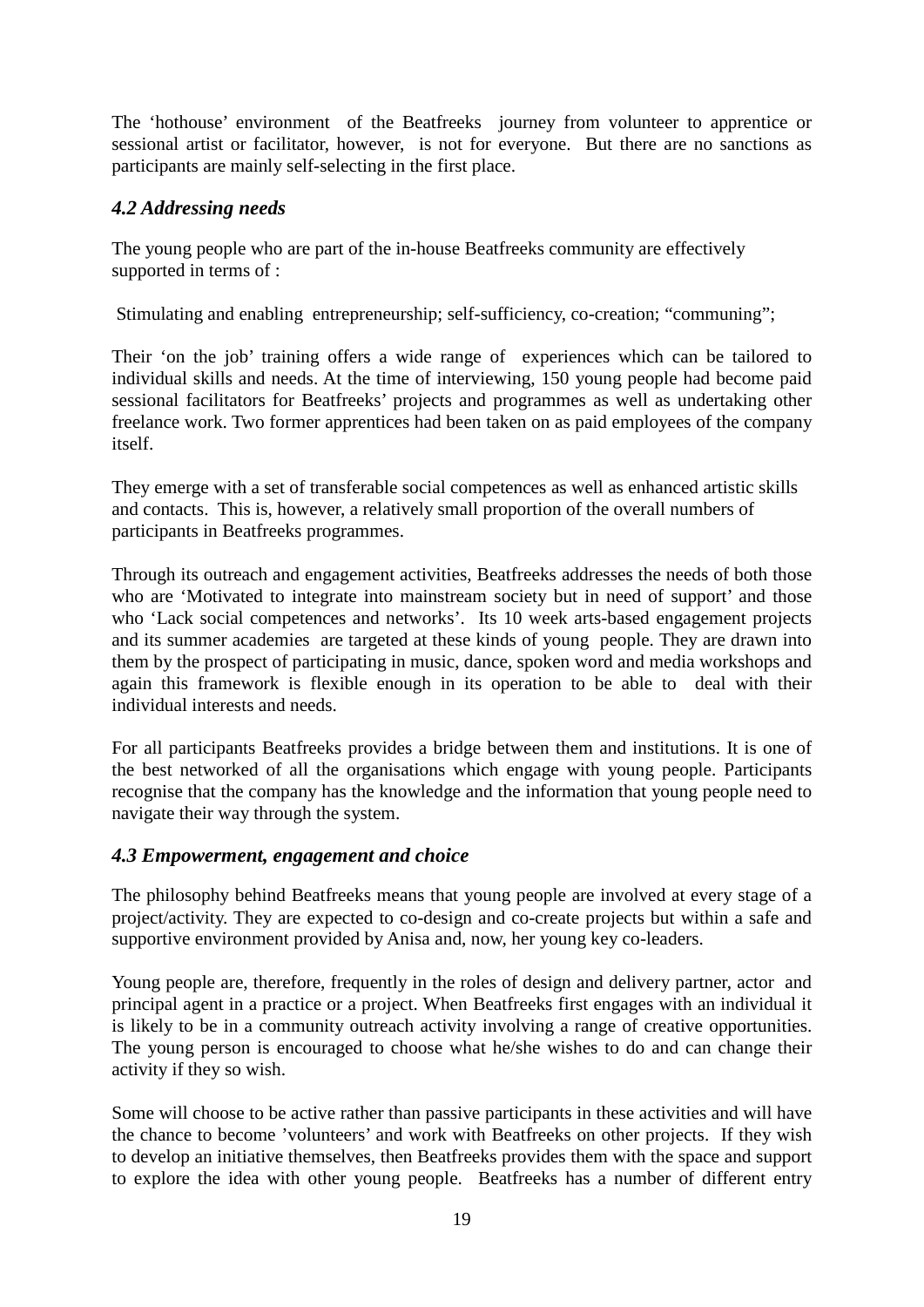points for young people to engage and it is possible for them to start in one place and move between the various opportunities/activities offered. For some, it is a progression route in social competences and/or skills, for others it is a chance to find out more about themselves and to benefit from 'communing' with others.

### *4.4 Stakeholders involved*

The key external stakeholder involved is the City Council, especially its Culture Commissioning department and its Youth Service. Beatfreeks receives funding from the City Council via the Culture Commissioning department's grant application process. It is also contracted by the Youth Service to deliver youth engagement initiatives e.g. its 10 week programmes which reach out to disadvantaged young people through arts activities. The Arts Council of England (ACE) supports Beatfreeks with grant aid on a project basis. Two major arts organisations in the city, The Birmingham Repertory Theatre (The REP) and the Midlands Arts Centre (MAC), actively work with Beatfreeks on initiatives to engage with young people. This may mean commissioning the company to run a project or joint collaborations e.g. running a series of spoken word events (Level Up) or holiday/short courses (Beatfreeks Summer Academies) in the premises of MAC. Other stakeholders are private companies, NGOs and public institutions which commission Beatfreeks to deliver projects targeted at specific groups of young people e.g BBC Radio1 Xtra, Network Rail, ASDA Supermarket chain, Aston University, Youth Offending Service.

Other stakeholders have included the now defunct Government Office of the West Midlands which provided low cost office space for a number of creative businesses in a disused office block. A commercial Bank also provided temporary office space its e-spark centre (low cost space within its main building for business start ups).

### *4.5 Competences and resources involved*

A key competence is the business management skills of the founder and her knowledge and understanding of how to engage with young people.

The personnel involved in designing and delivering activities have a range of skills but not necessarily a great deal of experience in the types of event which they are called on to design and run. BUT they are all young people who are motivated to learn from others, improve their professional practice as well as add to their skills-base. The emphasis in Beatfreeks is on young people and peer to peer learning.

Very little is specified re: competences required of young participants for any of Beatfreeks events. The stress is more on their interests and their readiness to engage. E.g. participants on a 10 week arts based programme run in one of the city's youth hubs located in an area of high deprivation are limited only by the age range  $(13 - 19)$  fixed by the youth centre in which the programme is located.

See Annexes for examples of the types of activity run. *Other resources*: See 4.4 above.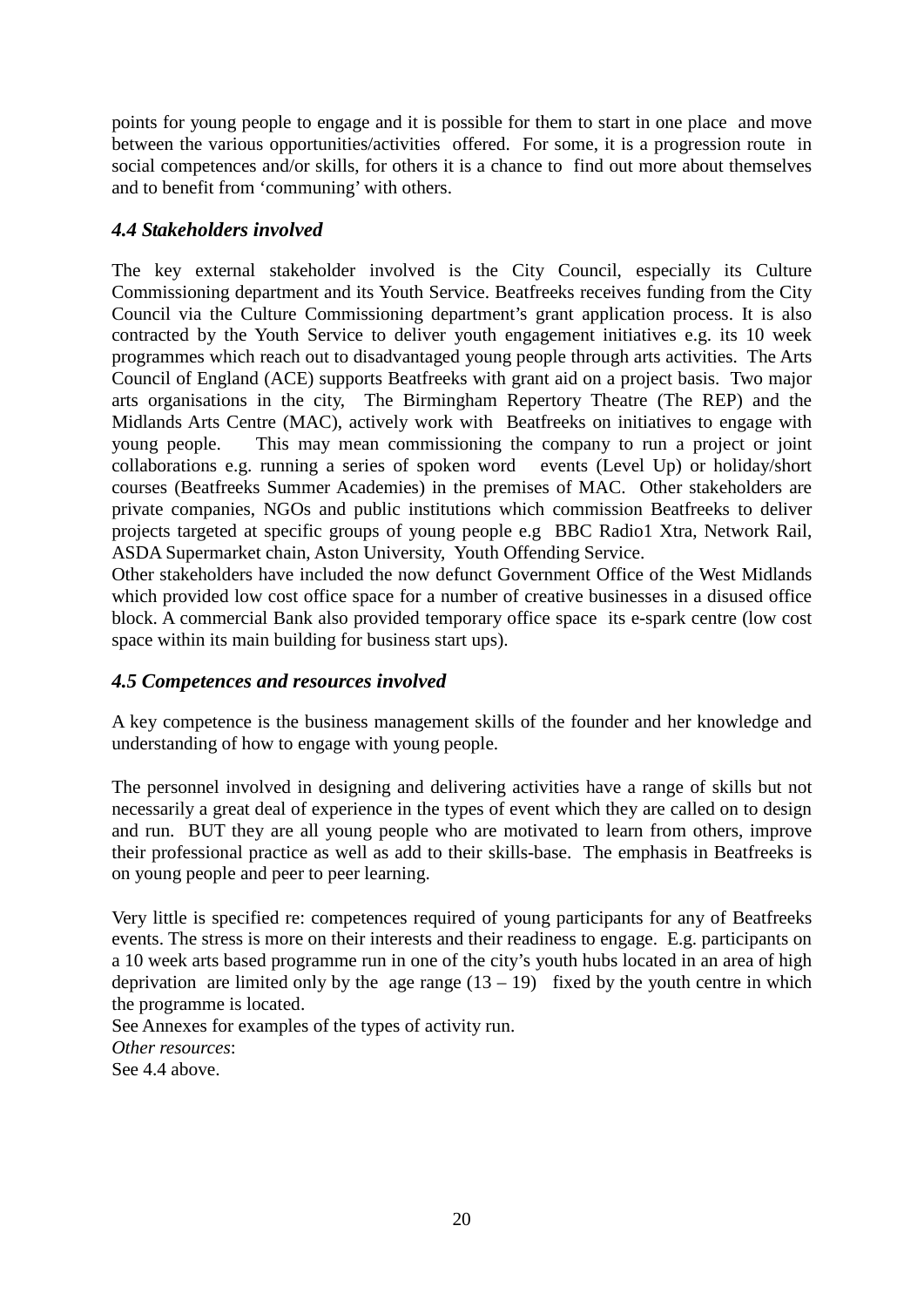### *4.6 Process and evaluation criteria*

### *Barriers to implementation*

One main barrier is funding. Business start up grants are available and Beatfreeks has accessed two or three but developing a self-sustaining business model is a challenge. Finding office and rehearsal space at an affordable rate has been a challenge and has meant that the company has had to be quite creative about accessing 'redundant' spaces.

Operationally, a key barrier at the beginning was finding personnel with appropriate skills and competences at an affordable cost. Beatfreeks drew on volunteers initially to develop and deliver its early projects. Some of these went on to be paid as sessional workers and finally the company had sufficient resources to employ staff.

Public grant programmes, whether from the City Council or national funding bodies such as the Arts Council England and particularly from EU (ERDF and ESF) are time consuming to access. Grant applications are often complicated to complete – even when they come with detailed guidance. Applicants may be required to satisfy a large number of eligibility criteria e.g. legal status of the organisation, level of financial reserves, evidence of policies to comply with Health and Safety regulations etc etc in order to be to apply for the funds in the first place. The requirements for monitoring and evaluation of the projects may be a heavy burden on small-scale organisations which have limited administrative capacity.

Beatfreeks has managed to overcome some of the public funding barriers largely through the support of key individuals in the public institution concerned who are willing to take a more flexible view of how they can achieve compliance with the regulations. This is not always the case. It can vary from one department to another.

Other solutions to financial, personnel and space barriers have involved collaboration with larger-scale organisations. This has also helped in the promotion and marketing of activities e.g the relationships with The REP and MAC.

Less tangible barriers arose from being the 'new kid on the block'; how to establish Beatfreeks as a key player against well-established competitors and how to build trust with funders, other potential partners as well as young people. Beatfreeks have succeeded by delivering what they claimed they could do.

### *4.7 Innovativeness*

Beatfreeks activities can be regarded as primarily aimed at social integration of young people, particularly those who are finding it difficult to enter the labour market and have sought to use their creative skills and interests as an alternative pathway to employment. It could also be said to aim at the redistribution of resources towards disadvantaged young people. This is largely done through projects, often funded by public institutions such as schools, colleges and local authority, to empower young people through the development of their social competences and networks of support.

Its actions address distance through its ability to connect young people with local policymakers and practitioners and others in positions of authority. Its determination to put young people at the centre of what it seeks to achieve has enabled it to win the trust of young people with whom it engages. It also ensures that these young people are supported in their efforts to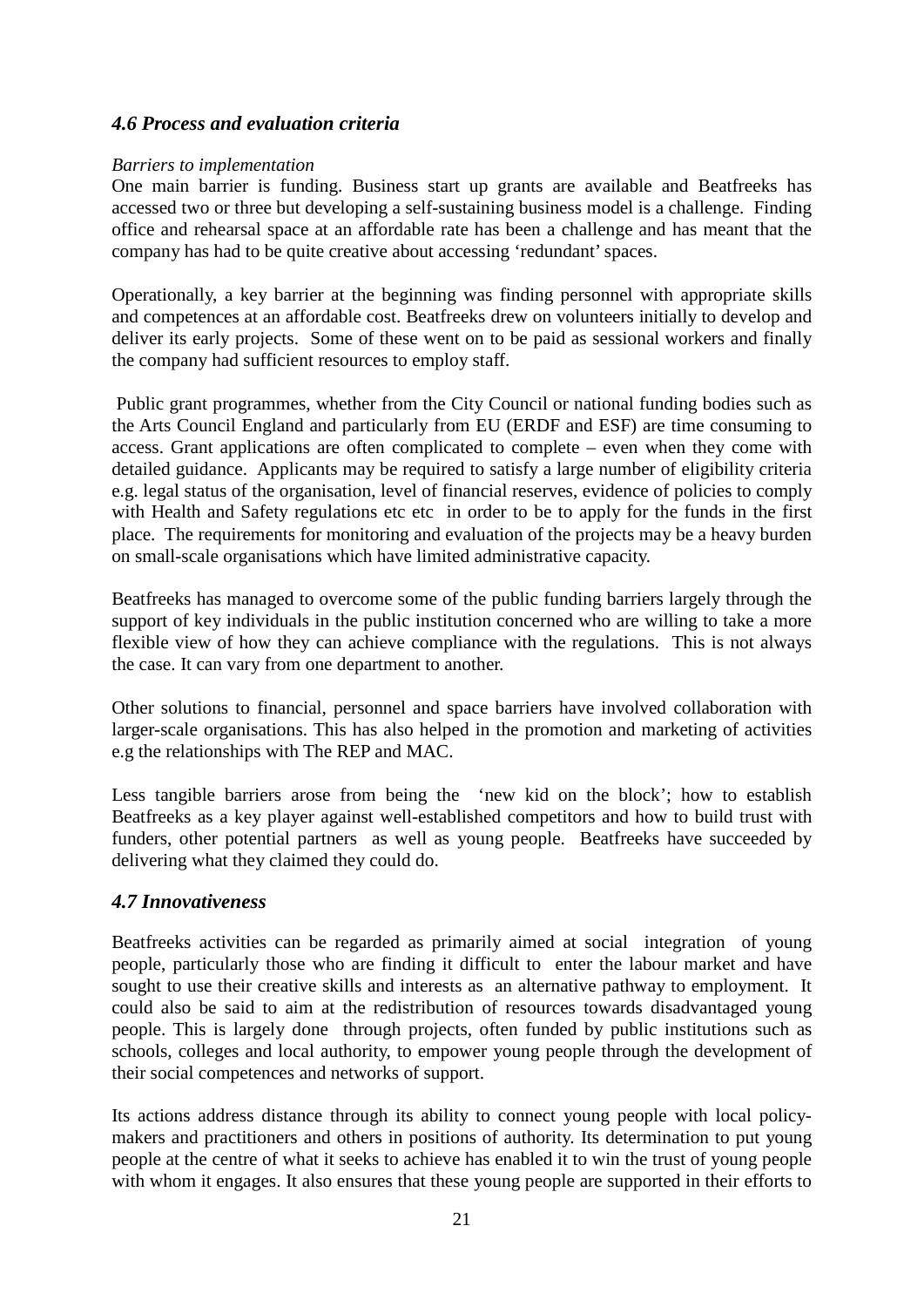connect with others, coaching them to find the right person to contact and then the right questions to ask. These are both key aspects of its success in engaging young people in comparison with other organisations.

According to one cultural policy-maker/practitioner:

"*We have lots of organisations who do youth engagement but when we ask the question: How are you involving young people in what you do? Or: How are their leadership skills being developed? Their answers often seem tokenistic – 'we'll consult with young people'. But Beatfreeks is different because young people are actually in there doing it."*

Thus, it is the ethos and the ways of working and building trust with young people which distinguish Beatfreeks as a socially innovative practice with the potential for transferability. It is of its time and it has the potential for transferability largely because of its philosophy which is what determines its success.

Beatfreeks' work reaches more than one of the target groups within the typology. Its 'inhouse' work supports young people who are 'Motivated to integrate into mainstream society, but in need of support' and also those who are 'aiming for 'alternative' ways to get ahead, with sufficient competences and/or social support'. Its activities – often supported by the local authority or in partnership with other organisations – which seek to engage with the 'hard to reach' young people who face multiple inequalities are directed at those who are 'living day by day, opportunistically and may be fatalistic about their future and who are lacking competences, social support and motivation to change.

Beatfreeks appears to have more success than other organisations seeking to engage with disadvantaged young people because of its philosophical approach which not only puts young people at the centre of any activity but is more effective at building trust not only with them but between them and those in authority in other organisations and institutions.

One important reason for this is that they seem to be able to match their support to individual needs, providing each participant with the confidence, the networks and the appropriate competences to take the next step(s) towards self-sufficiency.

## *4.8 Success factors and conditions, critical implementation barriers*

The original project intentions have not changed but the scale of its operations has. Over nearly two and a half years, Beatfreeks has remained true to its original approach but has expanded its range of activities to meet the needs of wider range of target groups.

The company has changed its structure in order to manage the expansion of its activities. It clearly now has a core team of young people with different creative skill sets who benefit from peer-to-peer learning and the practical experience from delivering a range of projects on behalf of the company. It has also expanded its arts-based engagement activities with young people with low self esteem and low levels of social competences at the same time as continuing to facilitate opportunities for young aspiring creatives to gain performance experience and make contacts through Beatfreeks extensive networks.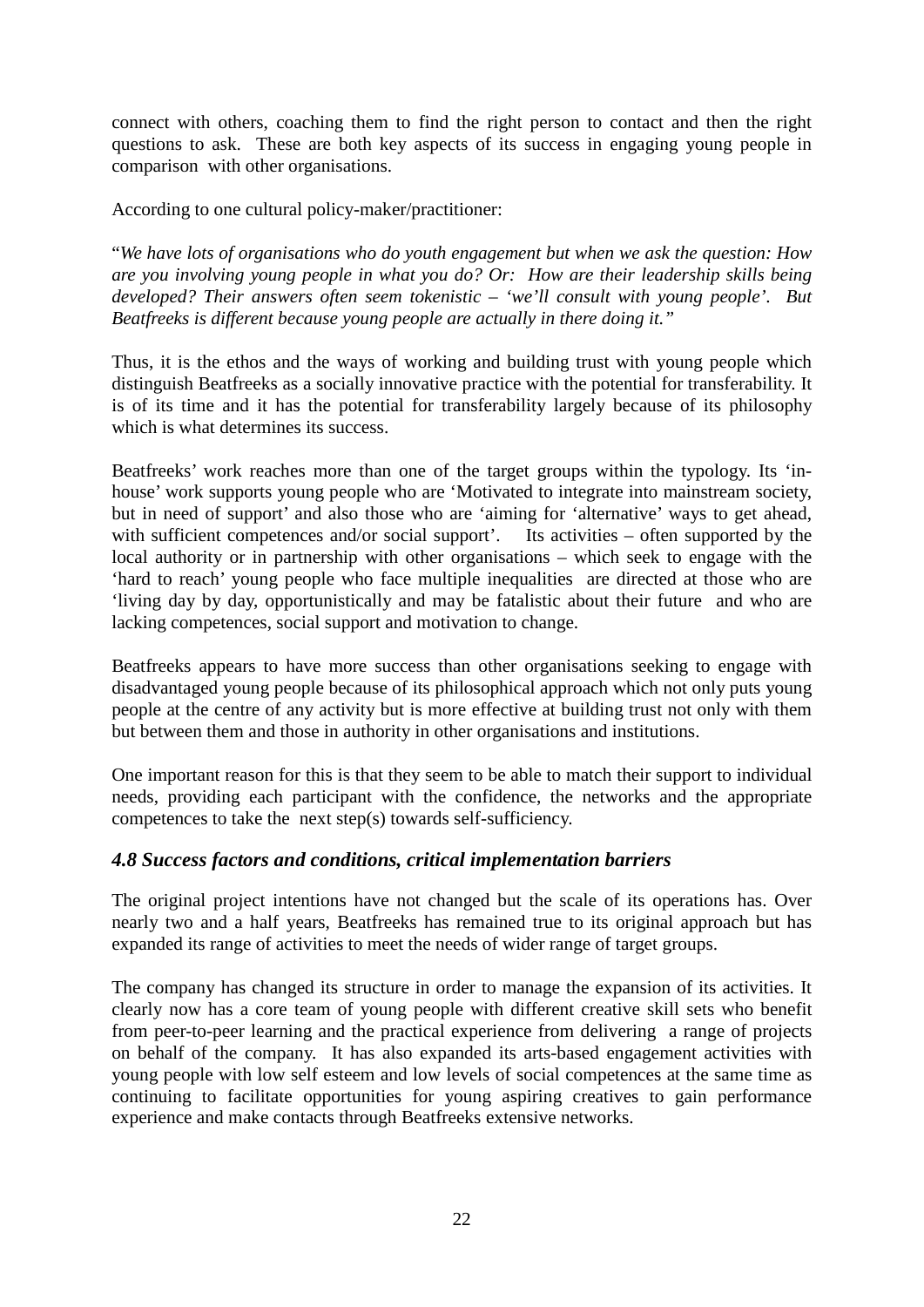Critical success factors:

From the founder's perspective –

- the approach to engaging with young people ie everything is based on doing things **with** and not **to** young people
- an open approach which enables Beatfreeks to meet individual needs and see them progress re: competences and/or skills
- enabling individuals to access employment through the skills development and networking activities of Beatfreeks

From key partner institutions –

• the approach to engaging with young people (as above) attracted and sustained participation of more hard to reach young people than any other organisation appeared able to do

From young people themselves –

- being involved in all aspects of the activities offered and feeling empowered and trusted
- the openness of the company to collaboration/sharing knowledge and connections

The innovative nature and the critical success factors of Beatfreeks are very much aligned. They can be summed up as follows:

- its philosophical approach to young people (see above), building trust
- its social capital/networks which tackle the isolation and distance of some young people and enable them to connect with those in authority as well as with like-minded others through virtual and physical networks
- its methods of operation
	- o the way in which connects young people and institutions
	- o its focus on the individual's development of skills and/or social competences as a direct contribution to tackling wider societal causes of inequality e.g. unemployment, inadequate qualifications and low levels of 'soft skills'
- the use of arts-based practice in a sustainable business model requiring relatively modest resources to engage with hard to reach young people in order to offer them alternative routes into training or employment
- Its support for young people seeking to earn a living through self-employment as freelance practitioners notably, but not exclusively, in the creative industries

Implementation barriers Please see 4.6 above for detail.

Initial funding and finding personnel with appropriate skills and competences at an affordable cost. Beatfreeks drew on volunteers initially to develop and deliver its early projects.

Finding office, rehearsal and sometimes performance spaces at an affordable rate.

Complexity of applying for public grant schemes.

Difficulties in meeting all official, legal and financial regulations in order to access public EU, national or local grant schemes.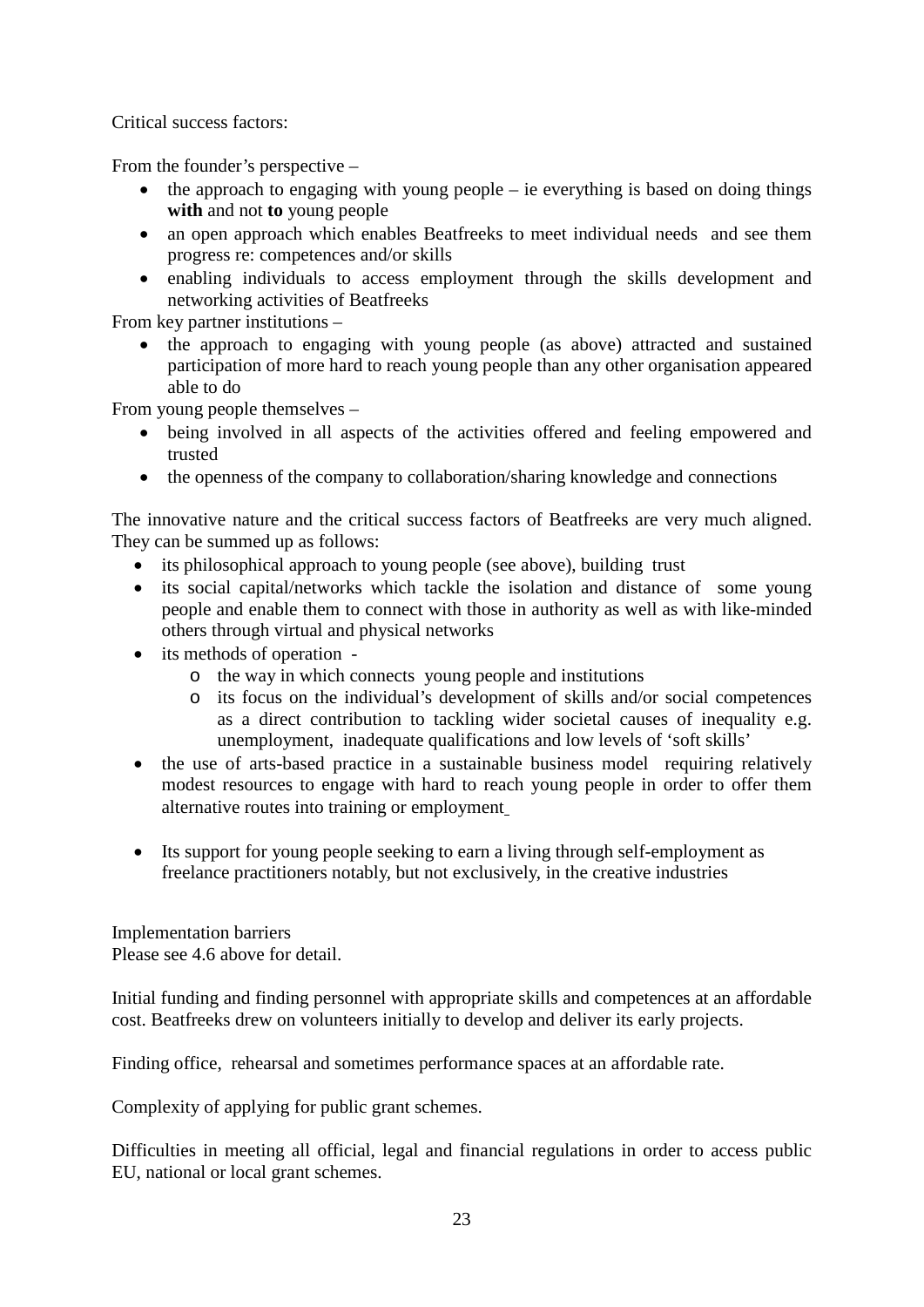Inflexibility of some officials in public sector towards the requirements of Beatfreeks for their work in publicly managed spaces.

Less tangible barrier is that of being the 'new kid on the block' and having to build trust with funders and other potential partners as well as the young people themselves.

The success of Beatfreeks has been incremental. From an initial Poetry Jam in January 2013, the founder began working with a group of 45 unpaid young volunteers to test out different ways of engaging with young people. By October 2013 she had her first structured programme of activities in place, using sessional facilitators and volunteers to co-design and deliver projects. Beatfreeks was known by then to the City Council Culture team and steadily gained commissions and funding from then as well as from from other public and private sources. It has reached more than 5,500 young people through workshops in schools and has developed a round the year series of arts-based engagement programmes for young people in City Council Youth Hubs in deprived communities and in venues which attract young people from across the city and beyond.

# <span id="page-23-0"></span>**5. Project results/outcomes**

Beatfreeks goals for its in-house apprentices and interns as well as its sessional artists (Target Group1) are to empower them and equip them to enter the labour market either as a selfemployed or as a contracted employee. These are being achieved on an ongoing basis as different young people move through the programmes of the organisation.

- An improvement in their social competences opening their minds through challenging the norms which are derived from their personal history and culture
- An increase in opportunities for employment through building their skills artistic, organisational, project management, marketing, media
- An increase in opportunities for employment through access to social and other networks which they can use to develop their own contacts and opportunities for employment as freelancers or on contract

For these 'motivated' young people, Beatfreeks has contributed to the development of their skills and competences to the point that they are able to earn money from their creative practice and move towards self-sufficiency. At the time of interviewing, 150 young people had become paid sessional facilitators for Beatfreeks' projects and programmes as well as undertaking other freelance work. We understand that up to 40% of these young people had been assisted by Beatfreeks to register with HMRC (Her Majesty's Customs and Revenue) indicating that they were earning money from their creative practice and needed to register for tax purposes. Two former apprentices had been taken on as paid employees of the company itself.

There is a clear progression route from volunteer to unpaid intern to apprentice. It is only for a limited number of participants but it shows what can be done to create an informal training pathway outside formal structures. One young female from a close knit- Muslim family background got involved from school, then was invited to volunteer on the Beatfreeks Summer Academies in 2013. She became a member of the company's Youth Steering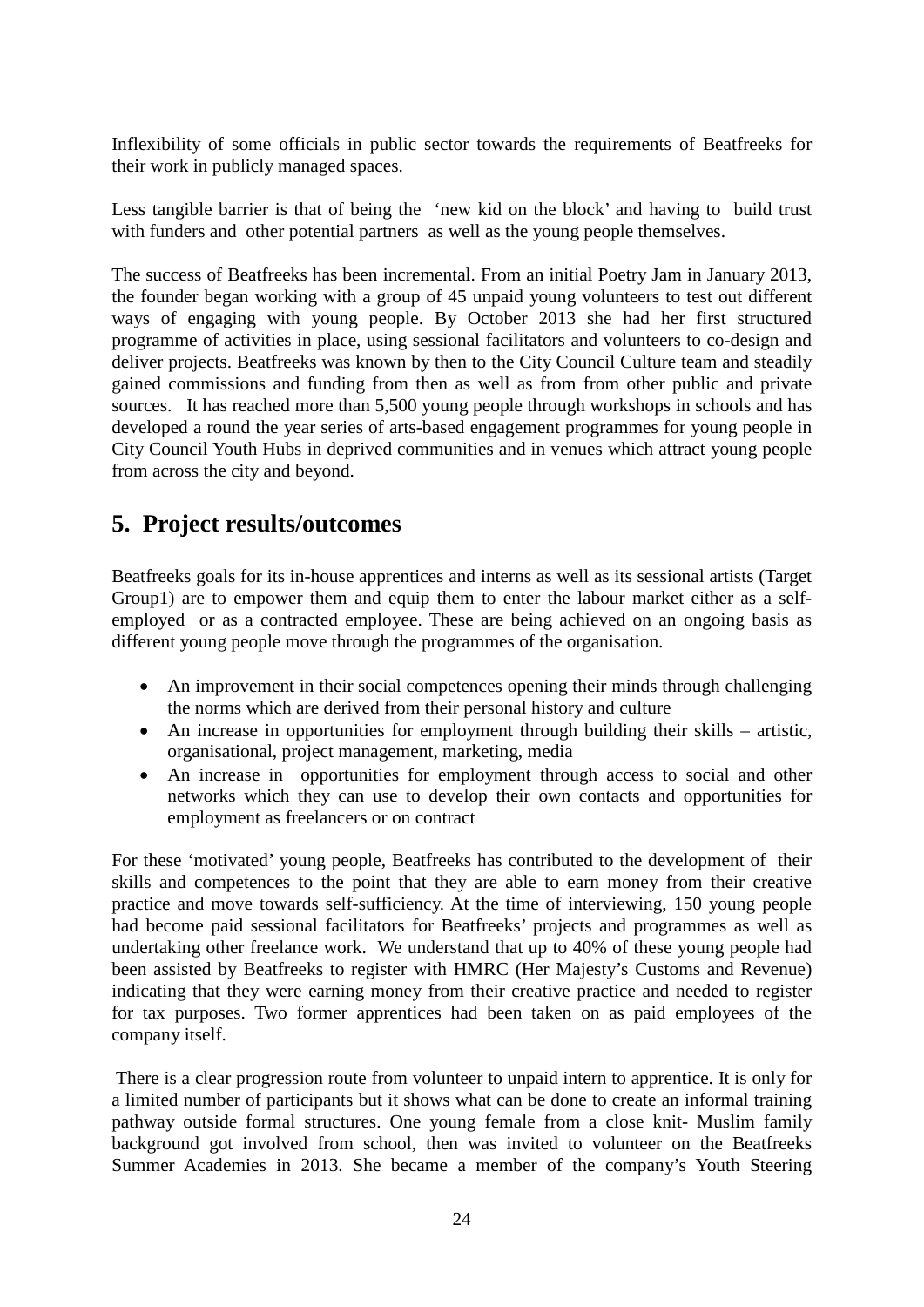Committee in 2013/14 and applied to be an apprentice in 2014 in her gap year before university. She claimed that getting involved with Beatfreeks *'completely changed my whole mind set…I realised there was so much more that I could do. My career focus has completely changed…..'*

The goals of Beatfreeks for Target groups 2 and 3 are to improve their social competences including self-esteem, confidence, ability to relate to others and introduce them to networks of similar young people in other parts of the city to provide opportunities to bridge the physical and symbolic distances between their own neighbourhood and other spaces and places.

Beatfreek's own assessments show that improvements in the interpersonal skills and social capital of young people participating in the company's engagement programmes/projects have been made. Qualitative assessment of their progress in social competences indicates that many gain in confidence and self-esteem. They are more open to new possibilities for their future. They are more socially aware and communing with other young people has enabled them to develop their social networks and widen their horizons beyond their neighbourhood and family ties. These are relevant to the development of the competences and skills needed to improve their job/training opportunities.

An important observation relates also to Beatfreeks' ability to cross not only territorial but ethnic boundaries. Activities are developed for 'young people' irrespective of their backgrounds. The founder said: '*We engage with many from BME communities be never target on demographic grounds but on passion or interest. For example, young Somali females (for whom spoken word performance is not part of their culture) make up the majority of the audience at our Poetry Jams.'*

A further aspect of the success of Beatfreeks in tackling inequalities is the sense of 'belonging' which it creates amongst its participants. The founder stressed: *'Beatfreeks is a family and anyone involved knows that they've always got a home with us. '*

One of the Beatfreeks apprentices said: *'It's about trust, building networks and that family feel. There is constant mentoring and you're always learning…..You can do whatever you want, if you work hard enough'.* 

They feel empowered and get to share in the company's strong and wide ranging social networks. This helps those who feel distanced and isolated. Beatfreeks is able to offer links and signposting to other organisations, institutions to any of its participants and help bridge the gap between them and young people. Some gain the confidence to go beyond their 'zones of familiarity' and others who are motivated but without support find connections with like-minded young people.

# <span id="page-24-0"></span>**6. Final reflections**

## *6.1 The role of the pilot/project/practice*

Beatfreeks is an example of a socially innovative practice which has been in operation for more than 2 years. This trajectory provides us with additional insights into the reasons for success. Its business model relies on a mixed range of income streams (earned income from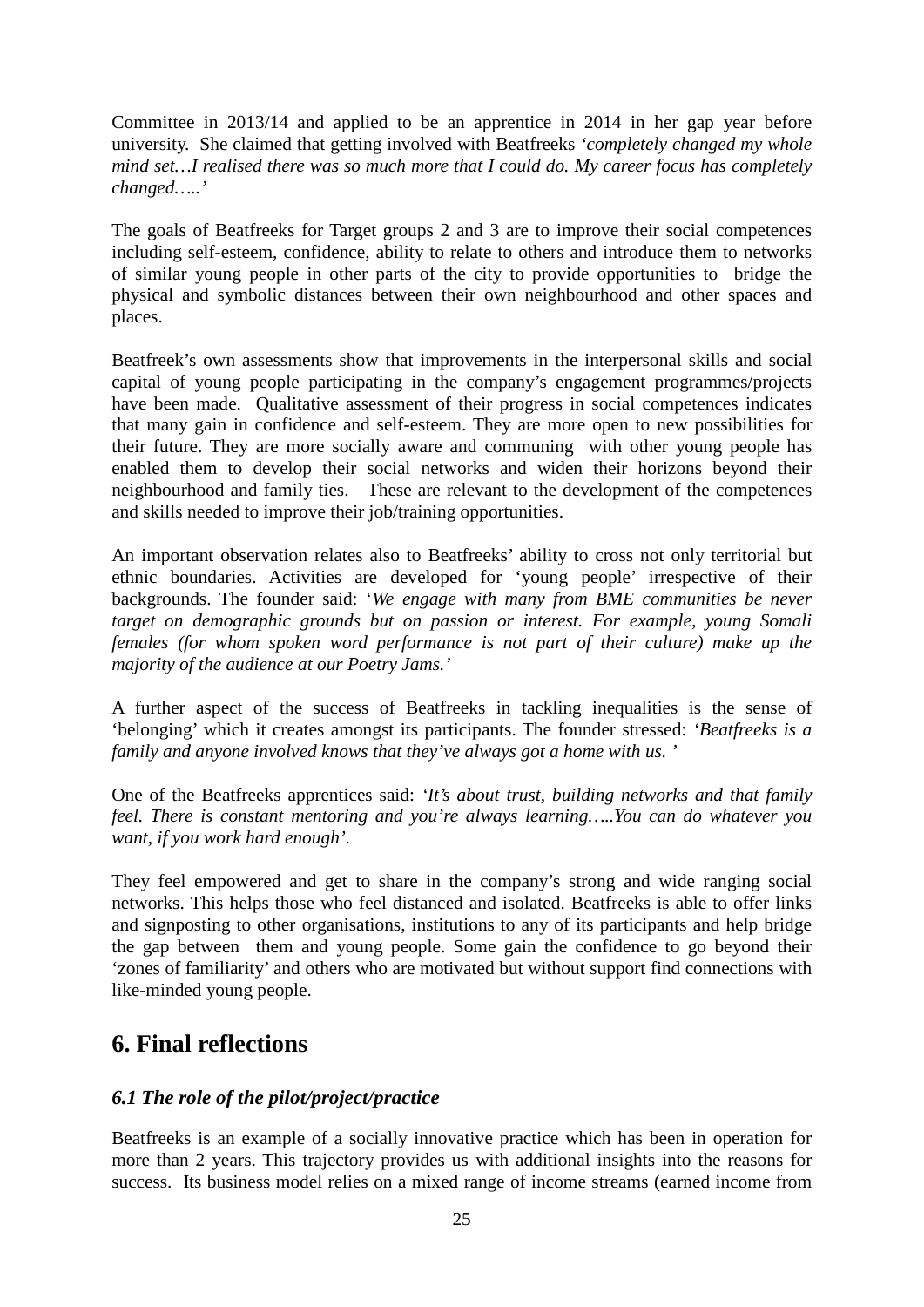providing services to other organisations, public grants, funds from charitable trusts etc), low overheads and a combination of salaried, freelance paid staff and volunteers.

Its core values/principles clearly appeal to young people as do its styles of communication and working together. Their values or core principles are not context dependant but could be transferable in conjunction with a style of working which places young people at the centre of all they do.

Beatfreeks has grown rapidly since it began in early Spring 2013 and it appears to be remaining true to its original ethos whilst widening its repertoire of projects and programmes. The founder has managed to start building a core delivery team in order to share the work load as the company expands.

It has reached approximately 5,500 young people since it began in February 2013 through a combination of its own projects and promotions, collaborations with other organisations and activities commissioned by public sector institutions, private companies and NGOs. It has enabled at least 150 young people to develop existing skills and secure work as freelance creative practitioners. Equally important is its outreach work with young people with low social competences and low levels of expectations to improve their soft skills and selfesteem.

Beatfreeks is tackling inequalities at a local level but its philosophy could be applied more widely as could its approach to bridging the distance between young people and public authorities. It is not afraid to challenge traditional institutional ways of working and to find ways to encourage change.

[http://www.beatfreeks.com](http://www.beatfreeks.com/)

[Beatfreeks annual report2014.pdf](http://static1.squarespace.com/static/5358eee0e4b004bfb6148e92/t/54907b91e4b05d9d70d4558d/1418754961797/Beatfreeks+Annual+Report+2014.pdf)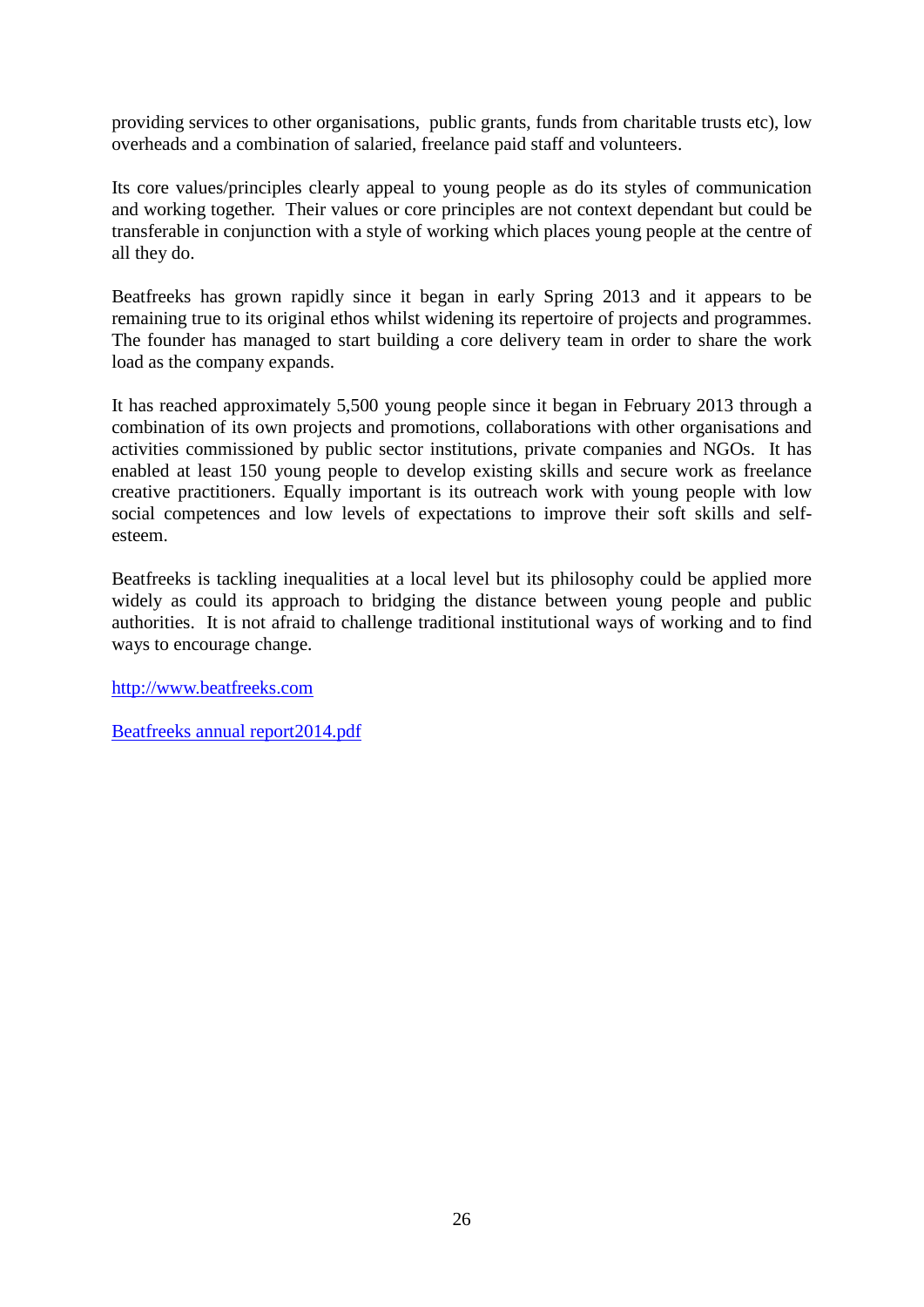# <span id="page-26-0"></span>**Appendix: Make your Mark Event Evaluation by Beatfreeks**

### **Overview of the Process**

The European Commission and Aston University approached Beatfreeks to run a series of events around young people and Europe. Beatfreeks brought in collaborators Uprising and Bite the Ballot to share expertise and knowledge on young people. As it was also the lead up to the elections we tied this in with young people voting, being in Europe and understanding the difference between 'I don't know' and 'I don't care'

#### **What was successful?**

- The co-creation of the organisations brought more resources to the table, we were able to give clear aims and objectives for the event. The process felt equal and that each partner brought something different to the table.
- Uprising and Bite the Ballot facilitated conversations around young people, Europe and voting.
- The performance element was innovated in a style young people felt they had a choice in what they wanted to listen to, with a tactical element of finding out the young people who said they were going to vote to those who said they weren't and what topics they wanted to listen to.
- It felt clear who was leading from each organisation, who the point of contact was and what each were doing on the day. We felt a meeting with Aston University and Beatfreeks lead beforehand meant we were clear on the journey, this was something Beatfreeks had took on from the last event Hear Me Out.
- On the evening successes, the coffee was great! The range of activities young people could get involved in ranged from quiet time and group activities so young people throughout the event felt they had things to do that were relevant but fun.
- The communication between partners meant that the facilitated conversations transitioned smoothly. The space was curated very well and felt warm and welcoming to young people.
- Having elements where young people found out a breakdown of what party they are alike meant they was an opportunity for a sit down facilitated discussion, they were engrossed and intrigued by the results
- Prince's Trust young people attended the event and got involved in the debate as well as having guests from Athens.
- The mix of conversations and activities felt like you could do either/or and it would still be beneficial. Having young people so passionate about politics in a space meant that there was never a moment of silence.

### **Improvements / lessons learnt**

- The poets could have been briefed better on the idea of busking poets, to understand they'll be performing as much as young people put their token in the box.
- A get in for the space beforehand to ask for tables/chairs to be moved as needed as well as understand the physical space before the event. A brief for the booking so we had the information on the space and the do's and don'ts
- On the afternoon of the event, if we had paper copies of the event and flyered around the library. From doing it as the event started we attracted 9 young people, if this was done earlier we would have had more.
- Although the event was a success from our part, more lead in time would have given us scope to make the event bigger and attract more young people
- Small but relevant, snacks weren't young people friendly, although drinks were lovely!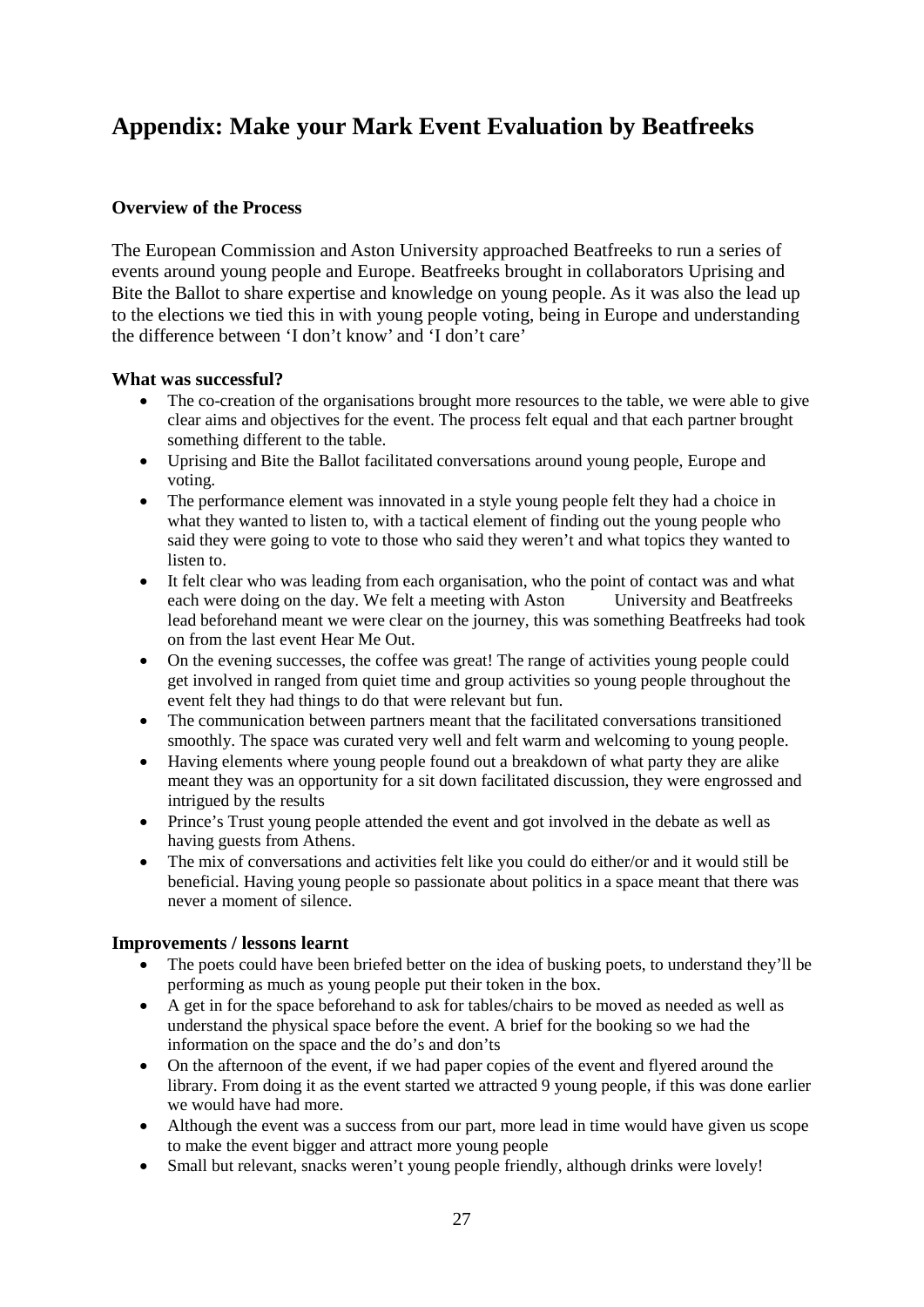- Pack down time, this would have been discussed in the briefing but to know if it was event finish at 8 or out by 8 as it felt a little rushed towards the end
- Bringing the young people in after playing Verto (online game) to discuss their results and how they found them together
- Building general buffer time between activities for people to converse
- More new young people would have been fab, although the event lead up fell into a bank holiday weekend and to engage young people in coming to an event around politics was hard

#### **Takeaways**

- We asked young people are you going to vote, majority said they were, 3 young people said no 5 said they were not old enough
- At least 6 people registered to vote at the event
- The event really highlighted complexity of people and parties

20 young people took part in the online game Verto.bite, although the majority weren't surprised by their results they were highly engaged in the activity an interested to see the breakdown of parties

The vote on your feet about Europe showed only 1 young person insisting UK should leave Europe whilst more than 50% claiming they didn't know enough to care

Final comments from young people who were in the library already and came to make your mark:

"This event was brilliant, it opened my eyes to things I don't usually see around me"

"I think the event went extremely well. I felt like was heard, by people who understand"

#### **Conclusion**

The event can be summed up in the words of a participant

"I have never been to this kind of event before, but it feels like a peaceful revolution"